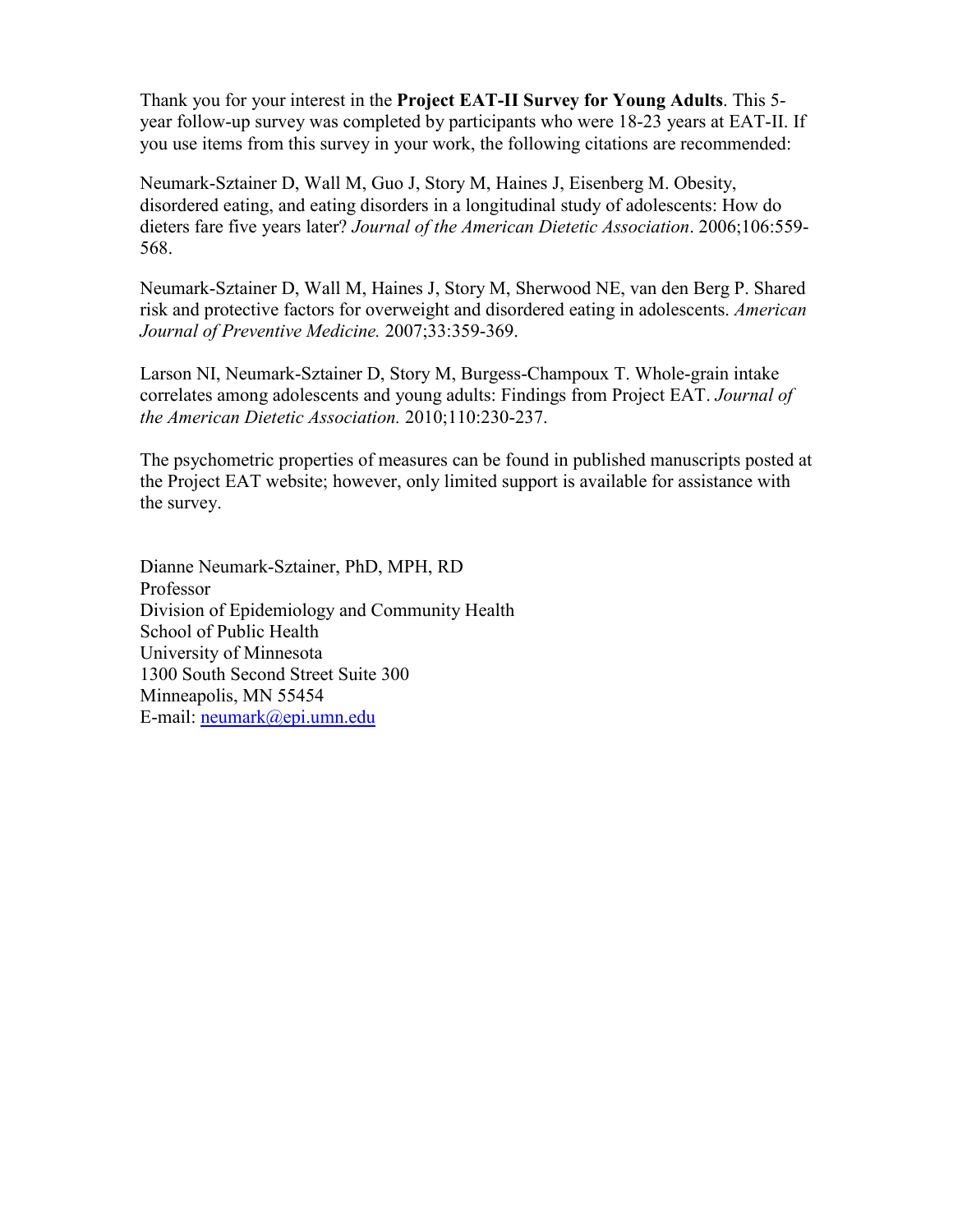Thank you for your interest in the **Project EAT-II Survey for Young Adults**. This 5 year follow-up survey was completed by participants who were 18-23 years at EAT-II. If you use items from this survey in your work, the following citations are recommended:

Neumark-Sztainer D, Wall M, Guo J, Story M, Haines J, Eisenberg M. Obesity, disordered eating, and eating disorders in a longitudinal study of adolescents: How do dieters fare five years later? *Journal of the American Dietetic Association*. 2006;106:559- 568.

Neumark-Sztainer D, Wall M, Haines J, Story M, Sherwood NE, van den Berg P. Shared risk and protective factors for overweight and disordered eating in adolescents. *American Journal of Preventive Medicine.* 2007;33:359-369.

Larson NI, Neumark-Sztainer D, Story M, Burgess-Champoux T. Whole-grain intake correlates among adolescents and young adults: Findings from Project EAT. *Journal of the American Dietetic Association.* 2010;110:230-237.

You can also visit the Project EAT website at http://www.sph.umn.edu/eat for additional information about Project EAT. The psychometric properties of measures can be found in published manuscripts posted at the website; however, only limited support is available for assistance with the survey.

Dianne Neumark-Sztainer, PhD, MPH, RD Professor Division of Epidemiology and Community Health School of Public Health University of Minnesota 1300 South Second Street Suite 300 Minneapolis, MN 55454 E-mail: neumark@epi.umn.edu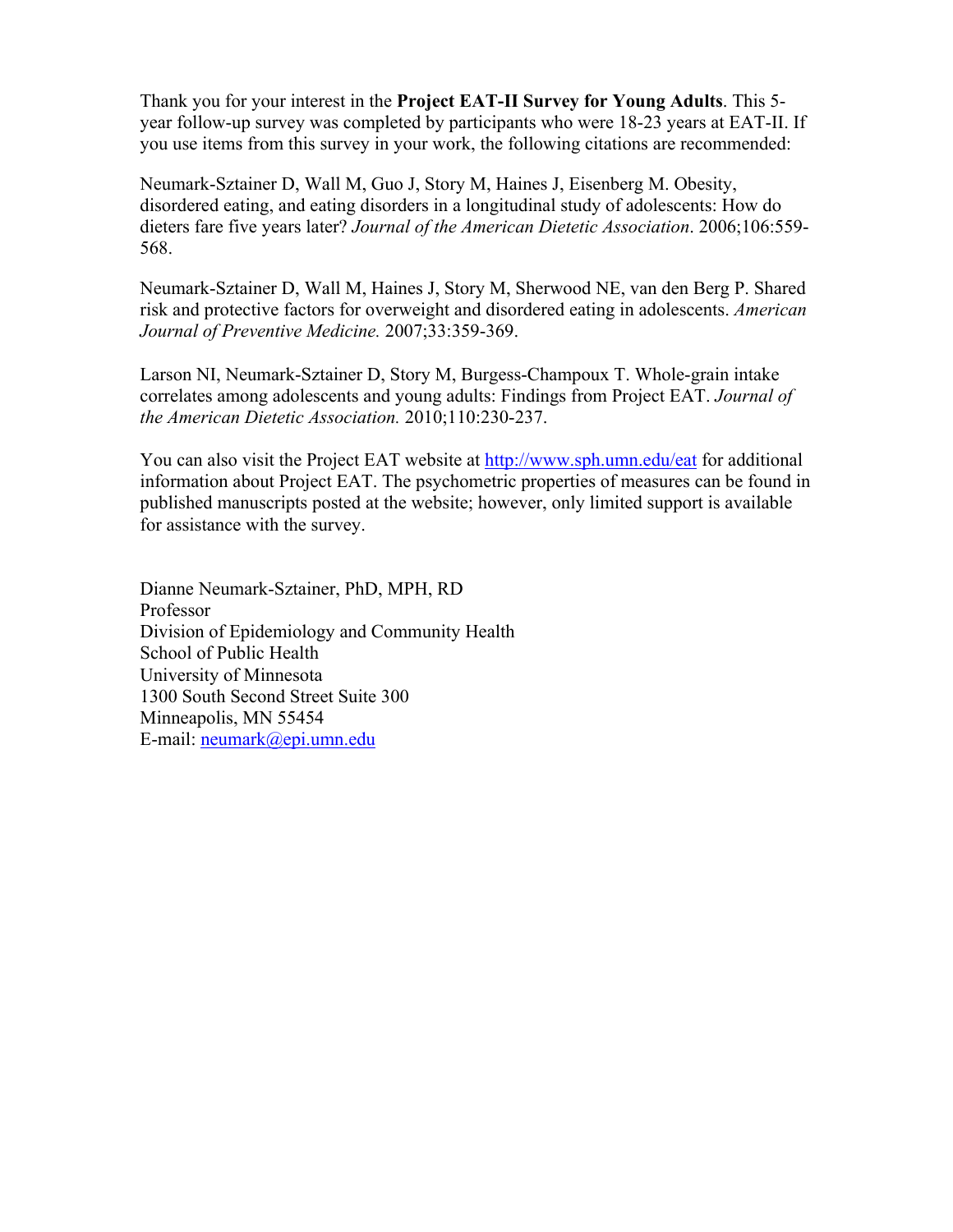**This survey explores issues related to eating patterns and weight concerns among young people. It follows up on a survey that you and thousands of other teenagers completed nearly five years ago. The information you provided is helping us to develop health and nutrition programs for youth. Your help with this project is greatly appreciated.**

**Please answer every question carefully. Your name will NOT be on the survey, so no one will know who you are. Please be as honest as you can in your responses.**

### MARKING DIRECTIONS:

- **Mark your answers with a pencil**
- **Make dark marks that fill the circle**
- **Erase cleanly any answer you want to change**
- **Make NO stray marks anywhere on the booklet**

Examples: Correct Mark **Incorrect Marks** 

 $\begin{array}{ccc} & & & \circ & \circ & \circ \circ \circ \end{array}$ 



Return your completed surveys to us in the enclosed postage-paid envelope TODAY and you will receive \$20 within 2 weeks!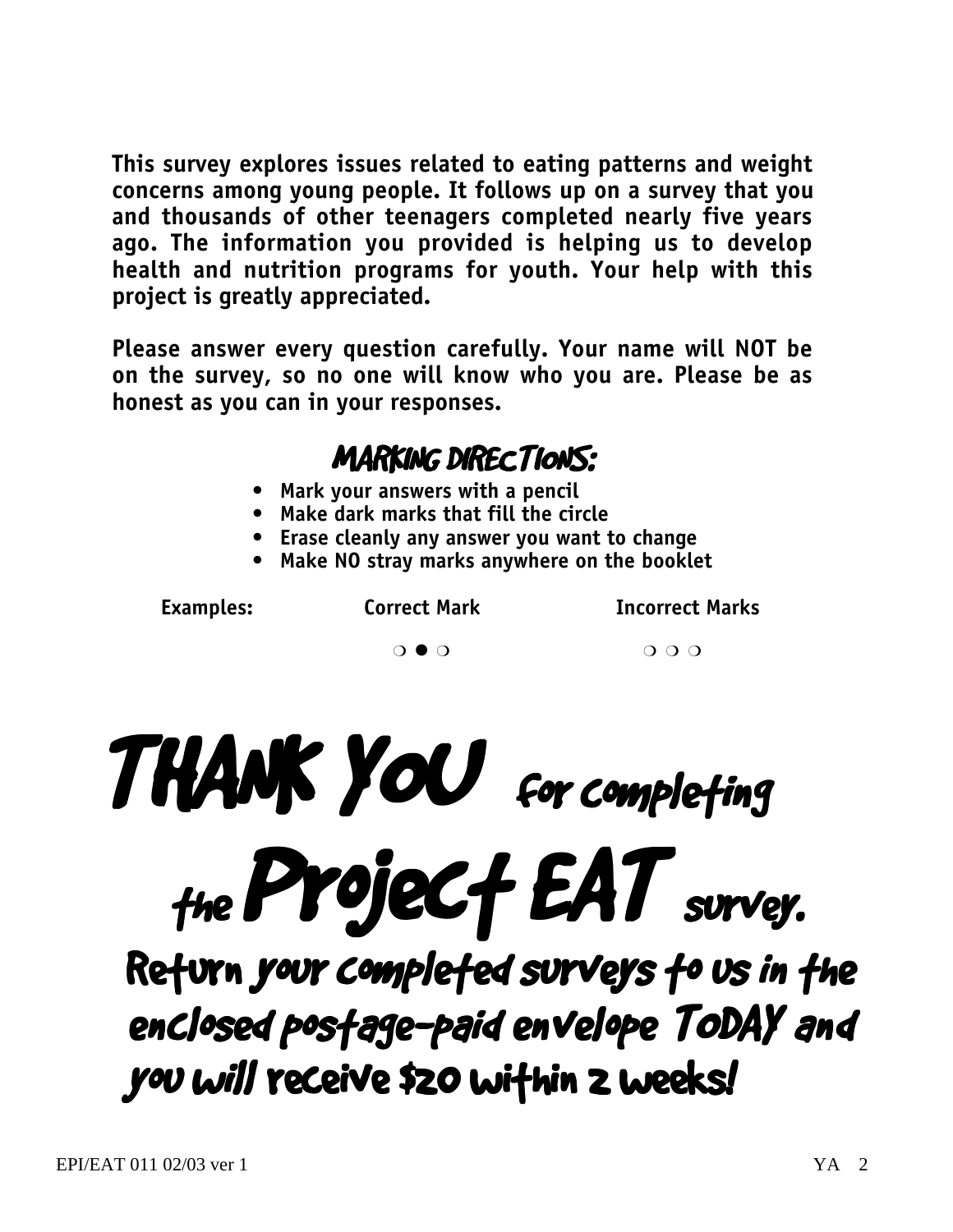# Let's START with some GENERAL QUESTIONS about YOU

**1. What is today's date? \_\_\_\_ / \_\_\_\_ / \_\_\_\_ mo day yr**

**\_\_\_\_\_\_\_\_\_\_\_\_\_\_\_\_\_\_\_\_\_\_\_\_\_\_\_\_\_\_\_\_\_**

**2.** Are you **30-35**  $1$   $\circ$  male  $2 \bigcirc$  female  $36$ 

**3. What is the name of the school you went to during the 1998-1999 school year?**

**4. What is your age?**

- $1$  O  $16$
- $2^{\circ}$  17
- $3^\circ$  18
- $4$  O 19
- $5^\circ$  20
- $6^\circ$  21
- $7^\circ$  22
- 8  $\circ$  23 or older
- **5. Do you think of yourself as . . .** (You may choose more than one.)  $1$  O White  $37$ 
	- 2 O Black or African American 38-43
	- $3$   $\circ$  Hispanic or Latino
	- 4 O Asian American
	- $5$   $\circ$  Hawaiian or Pacific Islander
	- 6 O American Indian or Native American

- **6. During the past year, where did you live for the majority of the time?**
	- $1$   $\circ$  rent or share rent
	- $2$   $\circ$  parent's home
	- $3$   $\circ$  residence hall
	- 4 O fraternity/sorority
	- $5$  O own a house
	- 6 other (please specify) \_\_\_\_\_\_\_\_\_\_\_\_ m

**7. During the past month, where did you live for the majority of the time?**

- $1 \circ$  rent or share rent  $44$
- $2 \circ p$  parent's home 45
- $3$   $\circ$  residence hall
- $4$  O fraternity/sorority
- $5$   $\circ$  own a house
- 6 other (please specify) \_\_\_\_\_\_\_\_\_\_\_\_ m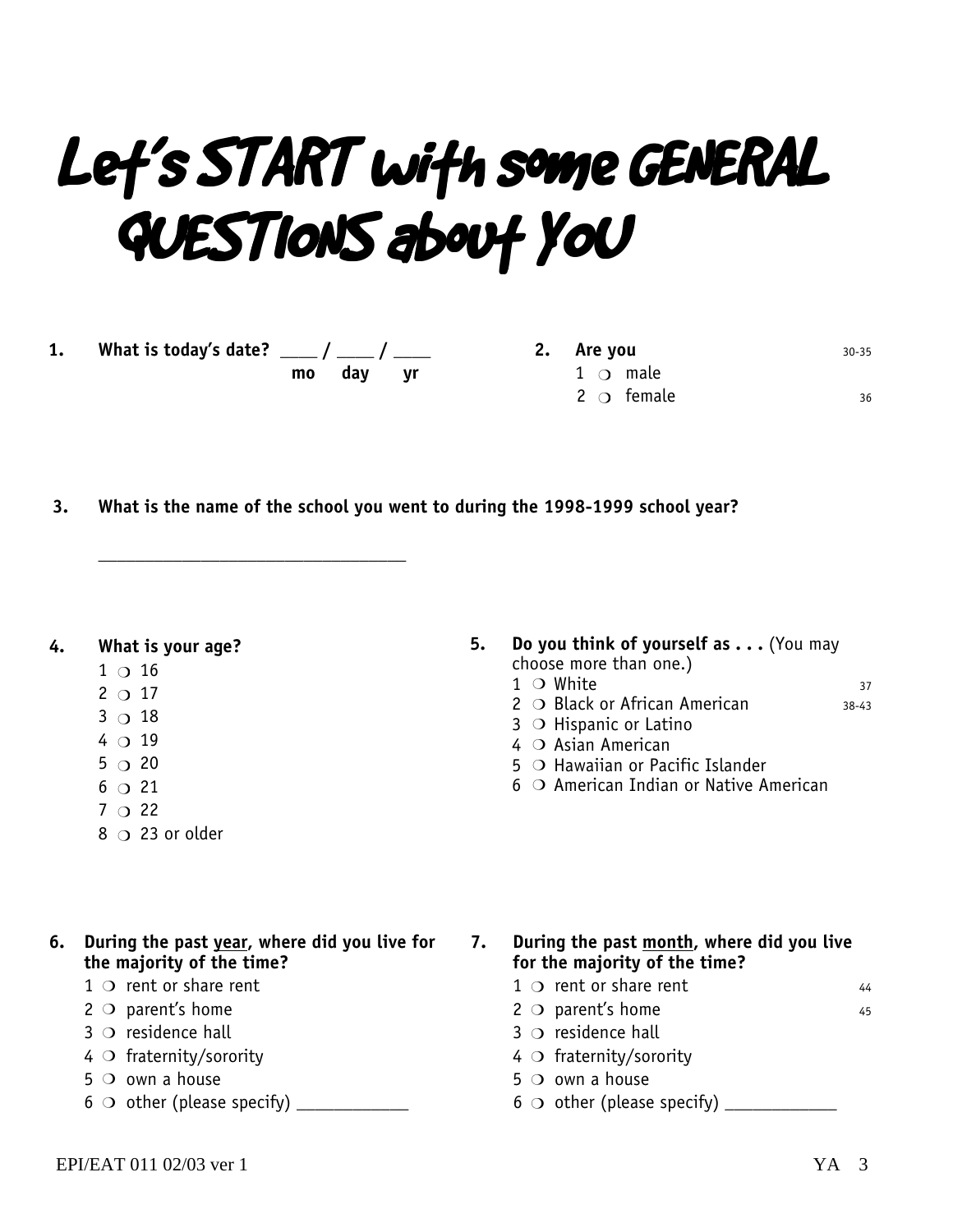- **8. During the past year, with whom did you live the majority of the time?** (Mark all that apply.)
	- $1$  O I live alone
	- $2 \circ m$ y parent(s)
	- $3$   $\circ$  roommates, friends
	- $4$   $\circ$  my husband/wife
	- $5$   $\circ$  my partner of the opposite sex
	- $6$   $\circ$  my partner of the same sex
	- $7 \circ m$ y child(ren)
	- $8$   $\circ$  my brothers/sisters
	- 9 other \_\_\_\_\_\_\_\_\_\_\_\_\_\_\_\_ m
- **10. How many hours a week do you work for pay?**
	- $1$  O 0 hours
	- $2 \circ 1$ -9 hours
	- $3$  O 10-19 hours
	- $4$  O 20-29 hours
	- $5$   $\circ$  30-39 hours
	- $6$  O 40 hours
	- $7$   $\circ$  more than 40 hours

#### **9. During the past month, with whom did you live for the majority of the time?** (Mark all that apply.)

- $1 \circ I$  live alone  $46-54$
- $2 \circ m$  my parent(s) 55-63
- $3$  O roommates, friends
- $4$   $\circ$  my husband/wife
- $5$   $\circ$  my partner of the opposite sex
- $6$   $\circ$  my partner of the same sex
- $7 \circ m$ y child(ren)
- $8$   $\circ$  my brothers/sisters
- 9 other \_\_\_\_\_\_\_\_\_\_\_ m
- **11. Which of the following best describes your student status over the past 12 months?**
	- $1$  O not a student 64
	- 2  $\overline{O}$  part-time student at a community or technical college 65
	- $3$   $\circ$  full-time student at a community or technical college
	- $4$   $\circ$  part-time student at a four-year college
	- $5^{\circ}$  full-time student at a four-year college
- **12. Are you on a college dining plan (e.g., residence hall, fraternity/sorority)?** <sup>66</sup>
	- $1^\circ$  no
	- $2 \circ$  yes, for some meals
	- $3$   $\circ$  yes, for most meals
	- $4 \circ$  yes, for all meals

#### **13. What is the highest level of education that you have completed?**

- 1 O middle school or junior high 67
- $2$   $\circ$  some high school
- $3$   $\circ$  high school graduate or GED
- $4$   $\circ$  some college
- $5$   $\circ$  technical school degree
- $6$   $\circ$  college graduate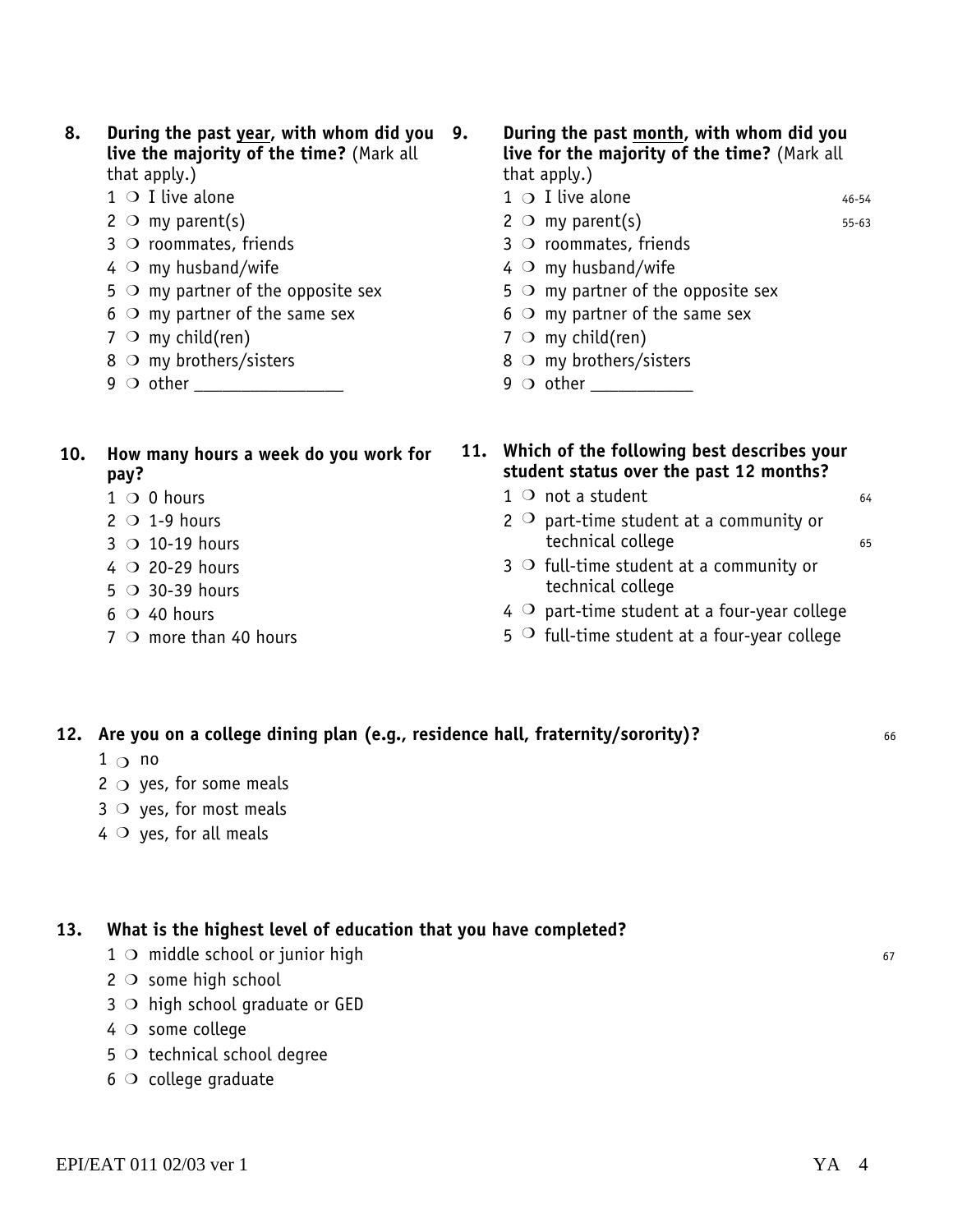# Your **EATING HABITS...**

**14. During the past week, how many days**

## When, why, how, and what?

**15. During the past week, how many days did you**

|                | did you eat <i>breakfast</i> ?                                                                                                                                                                                                                                                                  |                 | eat lunch? |                                                                                                                         |                                                                        |                                                |          |
|----------------|-------------------------------------------------------------------------------------------------------------------------------------------------------------------------------------------------------------------------------------------------------------------------------------------------|-----------------|------------|-------------------------------------------------------------------------------------------------------------------------|------------------------------------------------------------------------|------------------------------------------------|----------|
|                | $1$ O never                                                                                                                                                                                                                                                                                     |                 |            | $1$ O never                                                                                                             |                                                                        |                                                | 68       |
|                | $2 \circ 1-2$ days                                                                                                                                                                                                                                                                              |                 |            | 2 $\circ$ 1-2 days                                                                                                      |                                                                        |                                                | 69       |
|                | $3 \circ 3-4$ days                                                                                                                                                                                                                                                                              |                 |            | $3 \circ 3-4$ days                                                                                                      |                                                                        |                                                |          |
|                | $4$ O 5-6 days                                                                                                                                                                                                                                                                                  |                 |            | $4$ O 5-6 days                                                                                                          |                                                                        |                                                |          |
|                | $5$ $\circ$ every day                                                                                                                                                                                                                                                                           |                 |            | $5 \circ$ every day                                                                                                     |                                                                        |                                                |          |
| 16.            | During the past week, how many days did<br>you eat dinner?                                                                                                                                                                                                                                      |                 |            |                                                                                                                         | most often? (Mark only one.)                                           | 17. In the past week, where did you eat dinner |          |
|                | $1$ O never                                                                                                                                                                                                                                                                                     |                 |            |                                                                                                                         | $1 \circ$ my own home/apartment                                        |                                                | 70       |
|                | $2 \circ 1-2$ days                                                                                                                                                                                                                                                                              |                 |            | 2 $\bigcirc$ my parents' home                                                                                           |                                                                        |                                                | 71       |
|                | $3 \circ 3-4$ days                                                                                                                                                                                                                                                                              |                 |            |                                                                                                                         | $3$ $\circ$ dining or residence hall (e.g., dorm,                      |                                                |          |
|                | $4$ O 5-6 days                                                                                                                                                                                                                                                                                  |                 |            | fraternity house)                                                                                                       |                                                                        |                                                |          |
|                | $5 \circ$ every day                                                                                                                                                                                                                                                                             |                 |            | $4 \circ$ fast food restaurant                                                                                          |                                                                        |                                                |          |
|                |                                                                                                                                                                                                                                                                                                 |                 |            |                                                                                                                         | 5 $\bigcirc$ another type of restaurant                                |                                                |          |
|                |                                                                                                                                                                                                                                                                                                 |                 |            |                                                                                                                         | $6$ $\circ$ car or other transportation                                |                                                |          |
|                |                                                                                                                                                                                                                                                                                                 |                 |            |                                                                                                                         |                                                                        |                                                |          |
|                | 18. In the past week, how often did you eat<br>something from a fast food restaurant<br>(like McDonald's, Burger King, Hardee's,<br>etc. $)$ ?<br>$1$ $\circ$ never<br>2 $\circ$ 1-2 times<br>$3 \circ 3-4$ times<br>$4 \circ 5$ -6 times<br>$5 \circ 7$ times<br>$6$ $\circ$ more than 7 times |                 |            | $1$ $\circ$ none<br>$2 \circ 1$ time<br>$3 \circ 2 - 3$ times<br>$4 \circ 4 - 5$ times<br>$5$ $\circ$ more than 5 times | 19. How many times did you snack (eat in-<br>between meals) yesterday? |                                                | 72<br>73 |
|                | 20. How adequate is/are your $\ldots$                                                                                                                                                                                                                                                           | Very inadequate |            | <b>Inadequate</b>                                                                                                       | Adequate                                                               | Very adequate                                  |          |
| a.             | cooking skills?                                                                                                                                                                                                                                                                                 | $1^{\circ}$     |            | $2^{\circ}$                                                                                                             | $3^{\circ}$                                                            | 40                                             | 74       |
| b.             | money to buy food?                                                                                                                                                                                                                                                                              | 1 <sub>O</sub>  |            | $2^{\circ}$                                                                                                             | $3^{\circ}$                                                            | $4^{\circ}$                                    |          |
| $\mathsf{C}$ . |                                                                                                                                                                                                                                                                                                 |                 |            |                                                                                                                         |                                                                        |                                                |          |
|                | appliances for food preparation<br>(e.g., stove, oven, fridge)?                                                                                                                                                                                                                                 | 1 <sub>O</sub>  |            | $2^{\circ}$                                                                                                             | $3^{\circ}$                                                            | $4^{\circ}$                                    |          |

e. time available to prepare food?  $10$  m  $20$   $30$   $40$ 

- EPI/EAT 011 02/03 ver 1 YA 5
	-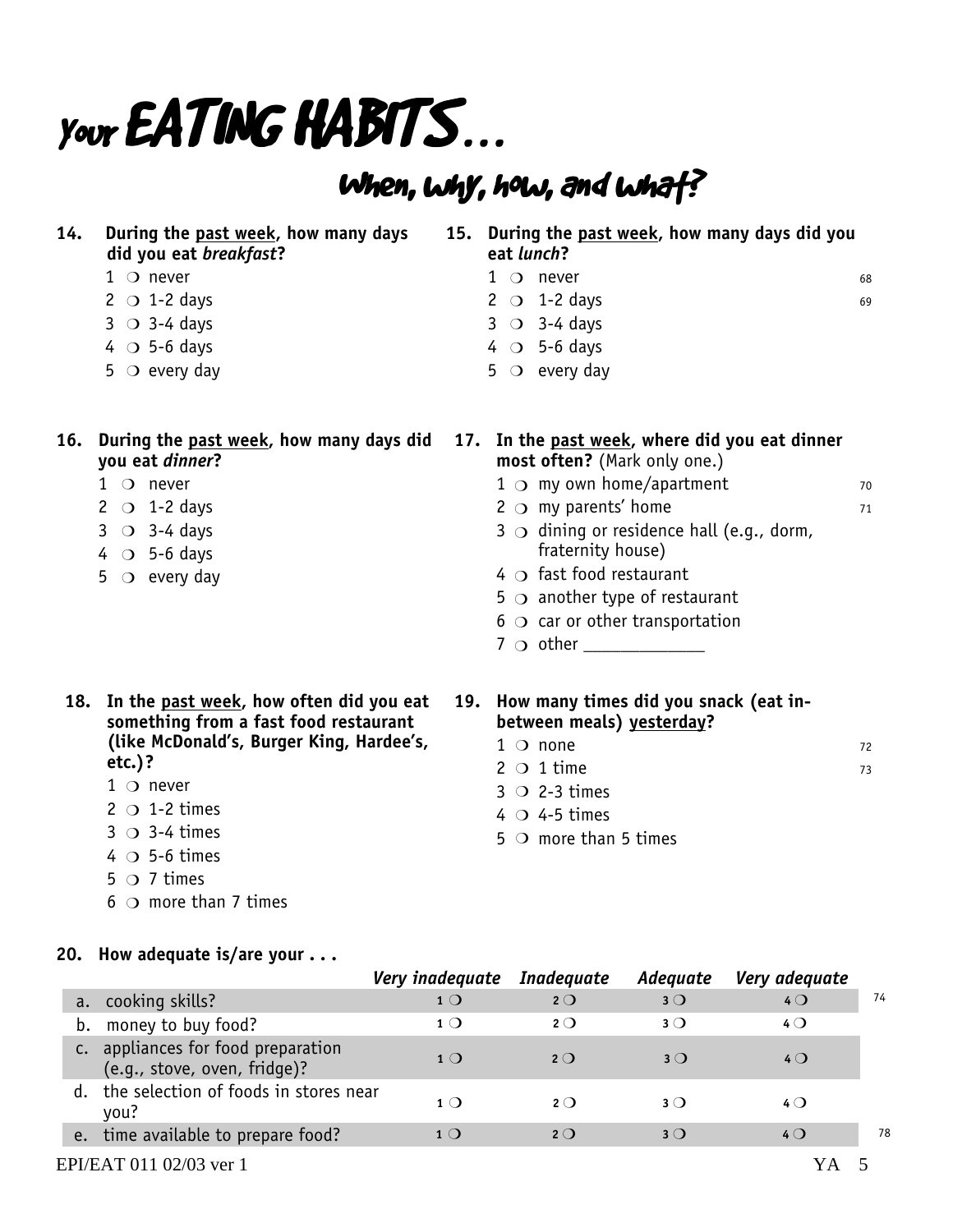|    |                                                          | <b>Never</b>   | 1-2 times<br>past year | 4-5 times<br>past year | <b>Monthly</b> | Weekly      | Daily          |    |
|----|----------------------------------------------------------|----------------|------------------------|------------------------|----------------|-------------|----------------|----|
| a. | bought fresh vegetables at the<br>grocery store?         | 1 <sub>O</sub> | $2^{\circ}$            | $3^{\circ}$            | $4$ $\bigcirc$ | $5^{\circ}$ | $6\circ$       | 79 |
| b. | written a grocery list before<br>shopping?               | 1 <sub>O</sub> | $2^{\circ}$            | $3^{\circ}$            | $4$ $\bigcirc$ | $5^{\circ}$ | $6$ $\bigcirc$ |    |
| c. | prepared a green salad?                                  | 1 <sup>O</sup> | $2^{\circ}$            | $3^{\circ}$            | $4$ $\bigcirc$ | $5^{\circ}$ | $6\circ$       |    |
| d. | prepared a dinner with chicken<br>or fish or vegetables? | 1 <sub>O</sub> | $2^{\circ}$            | $3^{\circ}$            | $4\circ$       | $5^{\circ}$ | $6$ $\bigcirc$ |    |
| e. | prepared an entire dinner for 2<br>or more people?       | 1 <sub>O</sub> | $2^{\circ}$            | $3^{\circ}$            | $4$ $\bigcirc$ | $5^{\circ}$ | $6\circ$       | 83 |

#### **21. During the past 12 months, about how often have you . . .**

#### **22. How often during the last 12 months have you been hungry because you couldn't afford more food?**

- 1 almost every month 84
- $2$   $\circ$  some months but not every month
- $3$   $\bigcirc$  only one or two months
- $4 \circ I$  have not been hungry for this reason

#### **23. Do you receive public assistance (such as welfare or food stamps)?**

- $1 \circ y$ es  $35$  $1$   $\circ$  yes
- $2^{\circ}$  no
- 3 O I don't know

#### **24. How much do you care about . . .**

|    |                             | Not at all          | A little bit | <b>Somewhat</b> | Very much      |    |
|----|-----------------------------|---------------------|--------------|-----------------|----------------|----|
| a. | eating healthy food?        | $1$ $\bigcirc$      | $2^{\circ}$  | $3^{\circ}$     | $4$ $\bigcirc$ | 86 |
| b. | controlling your weight?    | 1 <sub>O</sub>      | 2O           | $3$ $\bigcirc$  | $4$ $\bigcirc$ |    |
| c. | staying fit and exercising? | $1\circlearrowleft$ | $2^{\circ}$  | $3^{\circ}$     | $4$ $\bigcirc$ |    |
| d. | being healthy?              | 1()                 | $2^{\circ}$  | $3$ $\bigcirc$  | $4$ $\bigcirc$ |    |
| e. | how you look?               |                     | 2()          | $3$ $\bigcirc$  | $4$ $\Omega$   | 90 |

#### **25. How strongly do you agree with the following statements? The types of food I eat affect:**

|    |            | <b>Strongly disagree</b> | Disagree | Agree | <b>Strongly agree</b> |    |
|----|------------|--------------------------|----------|-------|-----------------------|----|
| a. | my health  |                          |          | 3 O   |                       | 91 |
| b. | how I look |                          | . נ      |       |                       |    |
| c. | my weight  |                          |          | २ ( ) |                       | 93 |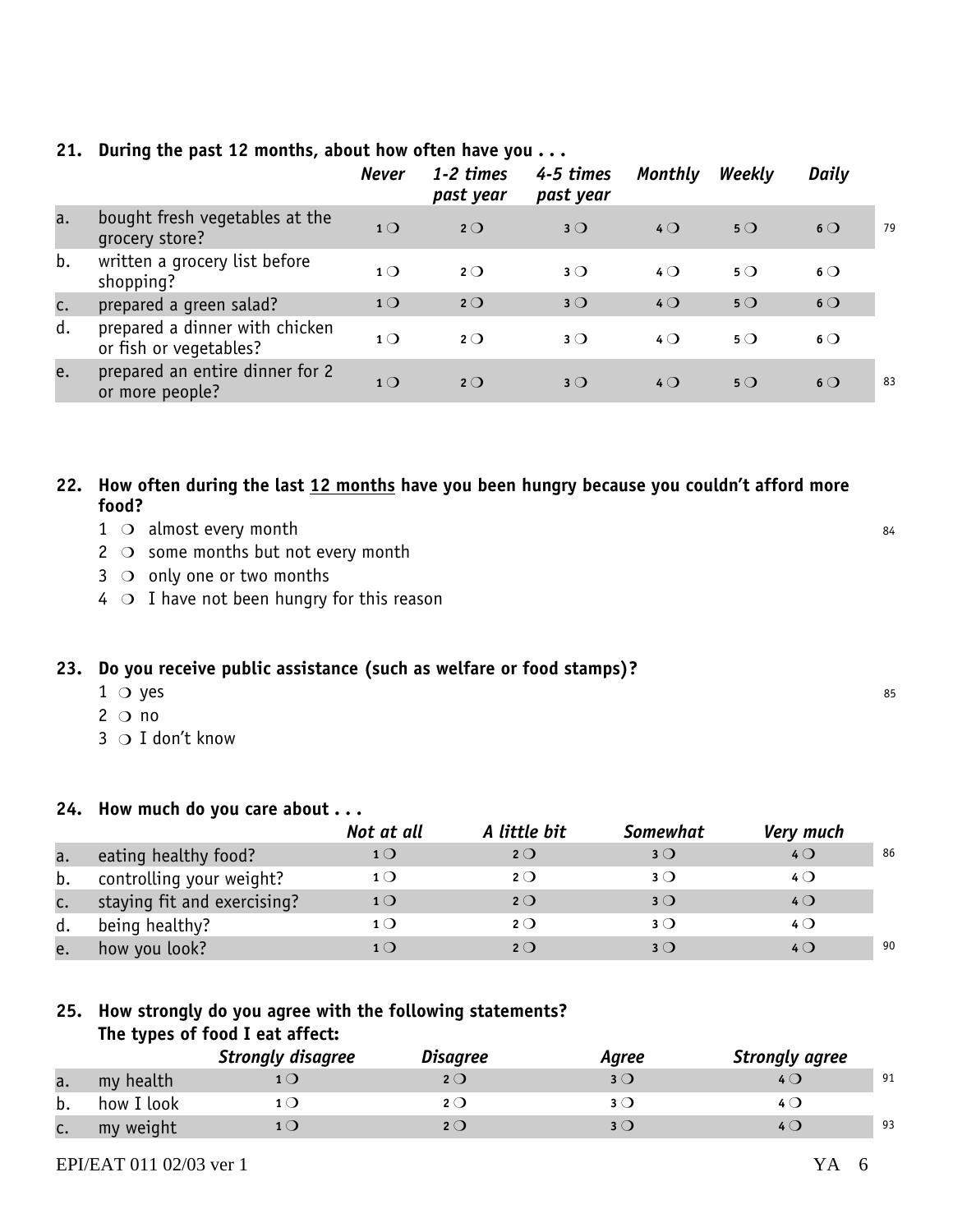|    |                                                                 | <b>Strongly</b><br>disagree | <b>Disagree</b> | Agree       | <b>Strongly</b><br>agree |     |
|----|-----------------------------------------------------------------|-----------------------------|-----------------|-------------|--------------------------|-----|
| a. | I like the taste of potato chips and other salty<br>snack foods | 1 <sub>O</sub>              | $2^{\circ}$     | $3^{\circ}$ | $4$ $\bigcirc$           | 94  |
| b. | Milk tastes good to me                                          | $1^{\circ}$                 | $2^{\circ}$     | $3^{\circ}$ | $4$ $\bigcirc$           |     |
| C. | Most unhealthy foods taste better than healthy foods            | 1 <sup>O</sup>              | $2^{\circ}$     | $3^{\circ}$ | 40                       |     |
| d. | I think a lot about being thinner                               | 1 <sub>O</sub>              | $2^{\circ}$     | $3^{\circ}$ | $4\circ$                 |     |
| e. | I am too busy to eat healthy foods                              | 1 <sub>O</sub>              | $2^{\circ}$     | $3^{\circ}$ | 40                       |     |
| f. | I like the taste of most fruits                                 | $1^{\circ}$                 | $2^{\circ}$     | $3^{\circ}$ | $4\circ$                 |     |
| g. | I am worried about gaining weight                               | 1 <sup>O</sup>              | $2^{\circ}$     | $3^{\circ}$ | $4$ $\bigcirc$           |     |
| h. | I am too rushed in the morning to eat a healthy<br>breakfast    | $1^{\circ}$                 | $2^{\circ}$     | $3^{\circ}$ | $4$ $\bigcirc$           |     |
| i. | I don't have time to think about eating healthy                 | 1 <sub>O</sub>              | $2^{\circ}$     | $3^{\circ}$ | $4$ $\bigcirc$           |     |
| j. | I like the taste of dark bread (e.g., whole wheat)              | $1^{\circ}$                 | $2^{\circ}$     | $3^{\circ}$ | $4$ $\bigcirc$           |     |
| k. | I like the taste of fast foods (e.g., McDonald's)               | 1 <sub>O</sub>              | $2^{\circ}$     | $3^{\circ}$ | $4$ $\bigcirc$           | 104 |

#### **26. How strongly do you agree with the following statements?**

#### **27. How strongly do you agree with the following statements?**

|               |                                                                       | <b>Strongly</b><br>disagree | <b>Disagree</b> | Agree       | <b>Strongly</b><br>agree |     |
|---------------|-----------------------------------------------------------------------|-----------------------------|-----------------|-------------|--------------------------|-----|
| a.            | People my age don't need to be concerned about<br>their eating habits | 1 <sub>O</sub>              | $2^{\circ}$     | $3^{\circ}$ | $4$ $\bigcirc$           | 105 |
| b.            | At this point in my life, I am not very concerned<br>about my health  | $1^{\circ}$                 | $2^{\circ}$     | $3^{\circ}$ | $4\circ$                 |     |
| $C_{\bullet}$ | People my age don't need to worry about their<br>health               | 1 <sub>O</sub>              | $2^{\circ}$     | $3^{\circ}$ | $4$ $\bigcirc$           |     |
| d.            | Eating healthy meals just takes too much time                         | $1^{\circ}$                 | $2^{\circ}$     | $3^{\circ}$ | $4\circ$                 |     |
| e.            | Most vegetables taste bad                                             | 1 <sub>O</sub>              | $2^{\circ}$     | $3^{\circ}$ | $4$ $\bigcirc$           |     |
| f.            | I sometimes skip meals since I am concerned about<br>my weight        | $1^{\circ}$                 | $2^{\circ}$     | $3^{\circ}$ | $4\circ$                 |     |
| g.            | Most healthy foods just don't taste that great                        | 1 <sub>O</sub>              | $2^{\circ}$     | $3^{\circ}$ | $4$ $\bigcirc$           |     |
| h.            | I weigh myself often                                                  | $1^{\circ}$                 | $2^{\circ}$     | $3^{\circ}$ | $4\circ$                 |     |
| i.            | Foods from fast food restaurants are generally<br>unhealthy           | 1 <sub>O</sub>              | $2^{\circ}$     | $3^{\circ}$ | $4$ $\bigcirc$           | 113 |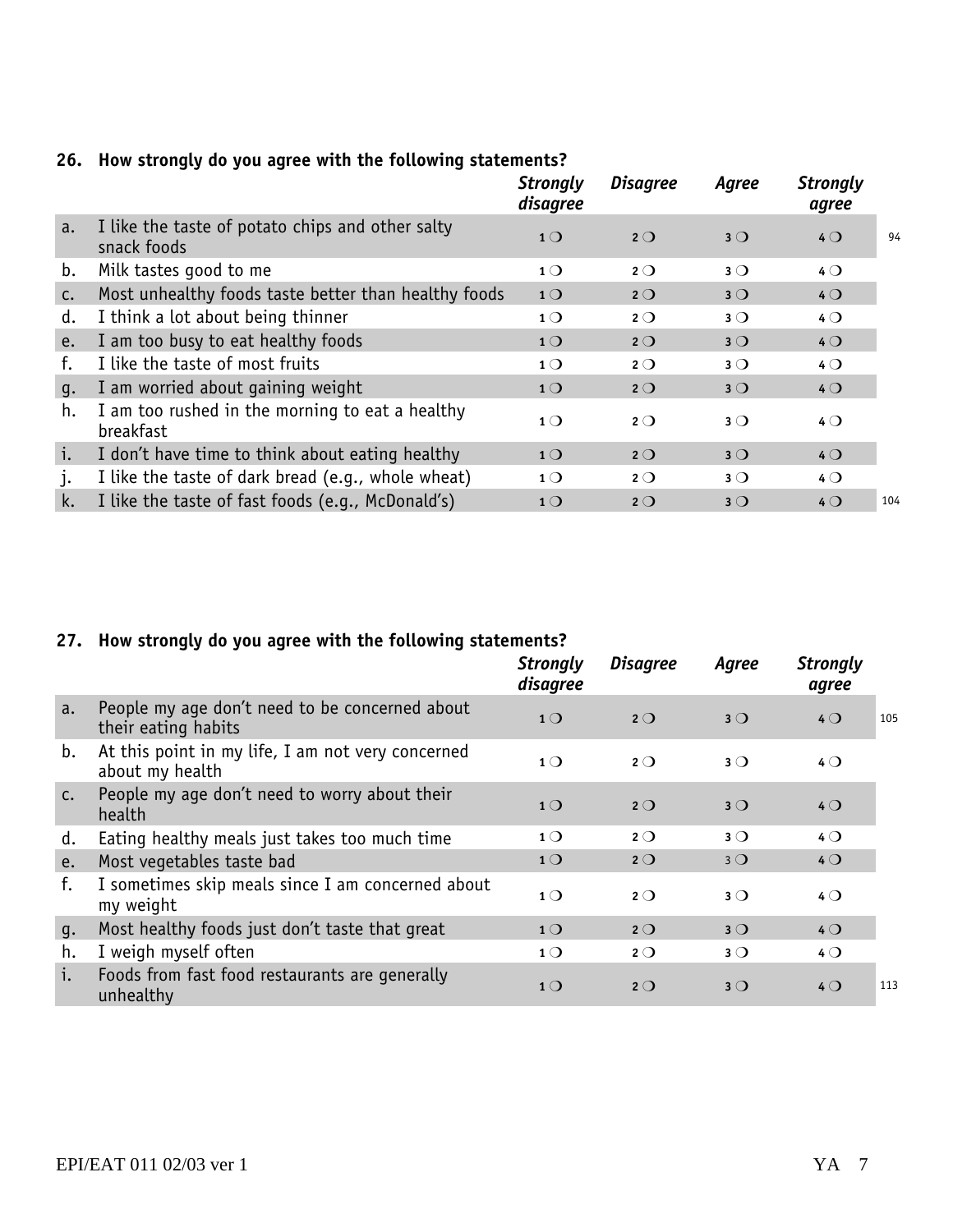#### **28. How often are the following true?**

|    |                                                                       | <b>Never</b>   | <b>Sometimes</b> | <b>Usually</b> | Always         |     |
|----|-----------------------------------------------------------------------|----------------|------------------|----------------|----------------|-----|
| a. | Fruits and vegetables are available where I live                      | 1 <sub>O</sub> | $2^{\circ}$      | $3^{\circ}$    | $4$ $\bigcirc$ | 114 |
| b. | Vegetables are served at dinner where I live                          | 1 <sub>O</sub> | $2^{\circ}$      | $3^{\circ}$    | $4$ $\bigcirc$ |     |
| C. | We have 'junk food' where I live                                      | 1 <sub>O</sub> | $2^{\circ}$      | $3^{\circ}$    | $4$ $\bigcirc$ |     |
| d. | Fruit juice is available where I live                                 | 1 <sub>O</sub> | $2^{\circ}$      | $3^{\circ}$    | $4$ $\bigcirc$ |     |
| e. | Milk is served at meals where I live                                  | 1 <sub>O</sub> | $2^{\circ}$      | $3^{\circ}$    | $4$ $\bigcirc$ |     |
| f. | Potato chips or other salty snack foods are<br>available where I live | 1 <sub>O</sub> | $2^{\circ}$      | $3^{\circ}$    | $4$ $\bigcirc$ |     |
| q. | Chocolate or other candy is available where I<br>live                 | $1\Omega$      | $2^{\circ}$      | $3^{\circ}$    | $4$ $\bigcirc$ |     |
| h. | Soda pop is available where I live                                    | 1 <sub>O</sub> | $2^{\circ}$      | $3^{\circ}$    | $4$ $\bigcirc$ |     |
| i. | Dark bread (e.g., whole wheat) is available<br>where I live           | $1$ $\bigcirc$ | $2^{\circ}$      | $3$ $\bigcirc$ | $4$ $\Omega$   | 122 |

#### **29. If you wanted to, how sure are you that you could eat healthy foods when you are . . .**

|    |              | Not at all sure |     |     |     | Very sure |     |
|----|--------------|-----------------|-----|-----|-----|-----------|-----|
| a. | stressed out |                 | 2 O | 4 ( | 5 Q |           | 123 |
| b. | feeling down |                 |     |     |     |           |     |
| J. | bored        |                 |     |     |     |           | 125 |

#### **30. How confident are you that you could change or maintain your eating patterns so that you could . . .**

|    |                                                                                                     | Not at all<br>confident |             |             |                |             | <b>Very</b><br>confident |
|----|-----------------------------------------------------------------------------------------------------|-------------------------|-------------|-------------|----------------|-------------|--------------------------|
| a. | eat at least two servings per<br>day of fruit                                                       | 1 <sub>O</sub>          | $2^{\circ}$ | $3^{\circ}$ | $4$ $\bigcirc$ | 5Q          | 126<br>$6\circ$          |
| b. | eat at least three servings per<br>day of vegetables                                                | 1 <sub>O</sub>          | $2^{\circ}$ | $3^{\circ}$ | $4^{\circ}$    | $5^{\circ}$ | $6$ $\bigcirc$           |
| c. | eat at least three servings per<br>day of dairy foods (e.g., milk,<br>cheese, yogurt)               | 1 <sup>O</sup>          | $2^{\circ}$ | $3^{\circ}$ | $4$ $\bigcirc$ | 5Q          | $6\circ$                 |
| d. | eat at least three servings per<br>day of whole grains (e.g., dark<br>bread, cereals like Cheerios) | 1 <sub>O</sub>          | $2^{\circ}$ | $3^{\circ}$ | $4\circ$       | $5^{\circ}$ | $6$ $\bigcirc$           |
| e. | limit soda pop to one can per<br>day or less                                                        | 1 <sup>O</sup>          | $2^{\circ}$ | $3^{\circ}$ | $4$ $\bigcirc$ | $5^{\circ}$ | 6O                       |
| f. | limit eating at fast food<br>restaurants to once per week or<br>less                                | $1^{\circ}$             | $2^{\circ}$ | $3^{\circ}$ | $4\circ$       | $5^{\circ}$ | $6$ $\bigcirc$<br>131    |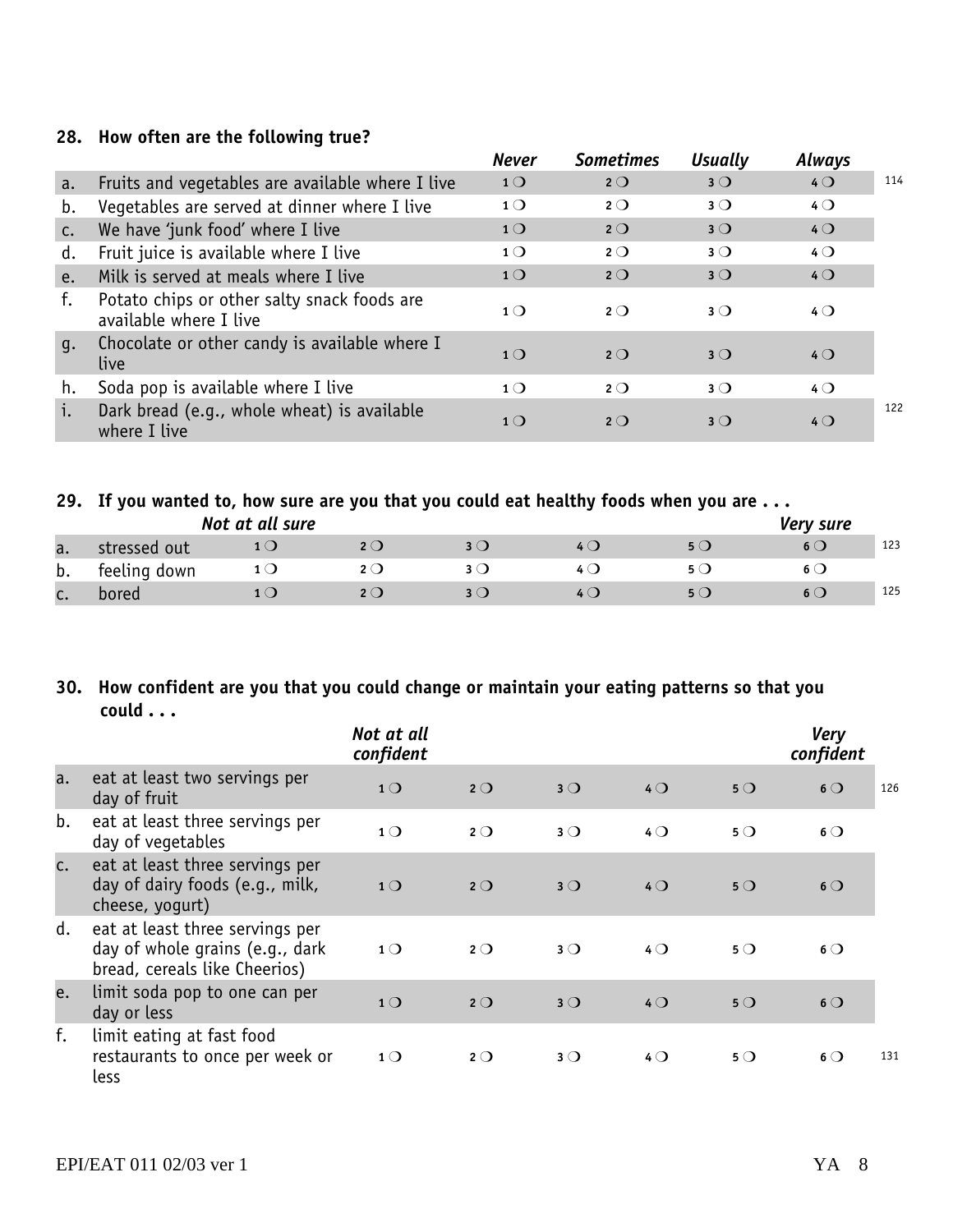**31. How often have you gone on a diet during the last year? By "diet" we mean changing the way you eat so you can lose weight.**

- $1 \circ$  never 132  $1$  O never
- $2 \circ 1-4$  times
- $3$  O 5-10 times
- $4$  O more than 10 times
- $5$  O I am always dieting

| 32. Are you currently trying to:                            |  | 33. Have you ever intentionally lost 10 pounds |     |  |
|-------------------------------------------------------------|--|------------------------------------------------|-----|--|
| $1$ O lose weight                                           |  | or more and kept if off for at least           |     |  |
| $2 \circ$ stay the same weight                              |  | 6 months?                                      |     |  |
| $3$ O gain weight                                           |  | $1 \circ$ yes                                  | 133 |  |
| $4 \circ$ I am not trying to do anything about my<br>weight |  | $2^{\circ}$ no                                 | 134 |  |

#### **34. Have you done any of the following things in order to lose weight or keep from gaining weight during the past year?**

|                |                                                                       | Yes            | No          |     |
|----------------|-----------------------------------------------------------------------|----------------|-------------|-----|
| a.             | exercised                                                             | 1 <sup>O</sup> | $2^{\circ}$ | 135 |
| b.             | fasted                                                                | $1^{\circ}$    | $2^{\circ}$ |     |
| $\mathsf{C}$ . | ate very little food                                                  | 1 <sup>O</sup> | $2^{\circ}$ |     |
| d.             | took diet pills                                                       | 1 <sub>O</sub> | $2^{\circ}$ |     |
| e.             | made myself vomit (throw up)                                          | 1 <sup>O</sup> | $2^{\circ}$ |     |
| f.             | used laxatives                                                        | $1^{\circ}$    | $2^{\circ}$ |     |
| g.             | used diuretics (water pills)                                          | 1 <sub>O</sub> | $2^{\circ}$ |     |
| h.             | used food substitute (powder/special drink)                           | $1^{\circ}$    | $2^{\circ}$ |     |
| i.             | skipped meals                                                         | 1 <sup>O</sup> | $2^{\circ}$ |     |
| $\cdot$        | ate more fruits and vegetables                                        | 1 <sub>O</sub> | $2^{\circ}$ |     |
| k.             | ate less high-fat foods                                               | 1 <sub>O</sub> | $2^{\circ}$ |     |
|                | ate less sweets                                                       | 1 <sub>O</sub> | $2^{\circ}$ |     |
| m.             | smoked more cigarettes                                                | 1 <sup>O</sup> | $2^{\circ}$ |     |
| n.             | followed a high protein/low carbohydrate diet (e.g., Atkins or other) | $1^{\circ}$    | $2^{\circ}$ |     |
| 0.             | limited food from fast food restaurants                               | 1 <sub>O</sub> | $2^{\circ}$ | 149 |

- **35. In the past year, have you had any of the following eating disorders?** (Mark all that apply.)
	- $1$   $\circ$  anorexia nervosa
	- $2$   $\circ$  bulimia nervosa
	- $3$   $\bigcirc$  binge eating disorder
	- $4 \circ$  none of the above
- **36. Has a doctor ever told you that you have an eating disorder such as anorexia nervosa, bulimia nervosa, or binge eating disorder?**
	- $1$   $\bigcirc$  yes 150-153
	- $2$  O no  $154$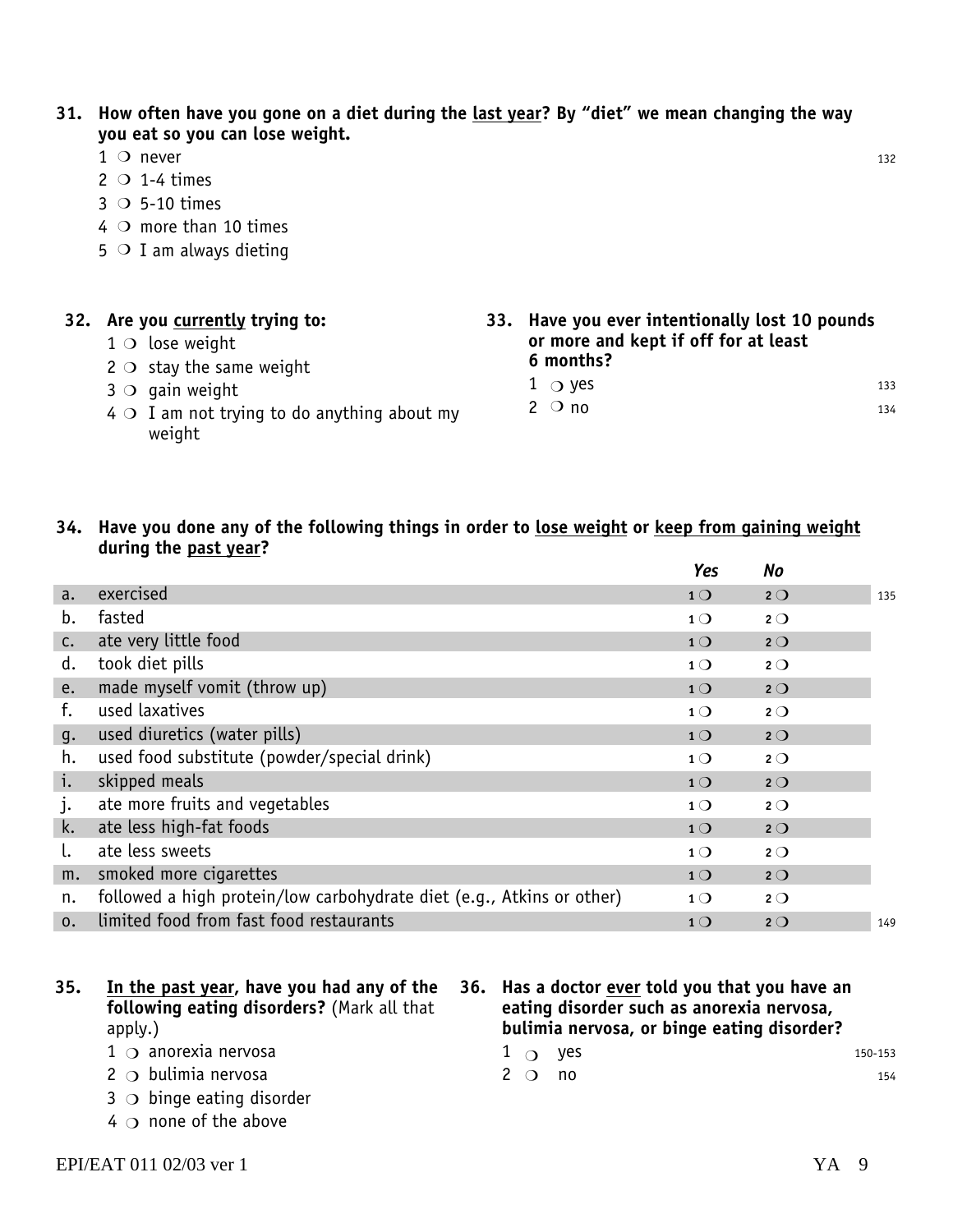- **37. In the past year, have you ever eaten so much food in a short period of time that you would be embarrassed if others saw you (binge-eating)?**
	- $1$   $\circ$  yes
	- 2 no **If no, then go to question #41**  $2$  O no
- **38. During the times when you ate this way, did you feel you couldn't stop eating or control what or how much you were eating?**
	- $1 \circ$  yes 156  $1 \circ$  yes
	- $2^{\circ}$  no
- **39. How often, on average, did you have times when you ate this way that is, large amounts of food plus the feeling that your eating was out of control?**
	- 1 o nearly every day and the set of the set of the set of the set of the set of the set of the set of the set o
	- $2 \circ$  a few times a week
	- $3 \circ$  a few times a month
	- $4 \circ$  less than once a month

#### **40. In general, how upset were you by overeating (eating more than you think is best for you)?**

- $1$  o not at all  $\frac{158}{158}$
- $2$  O a little
- $3$  O some
- $4 \circ a$  lot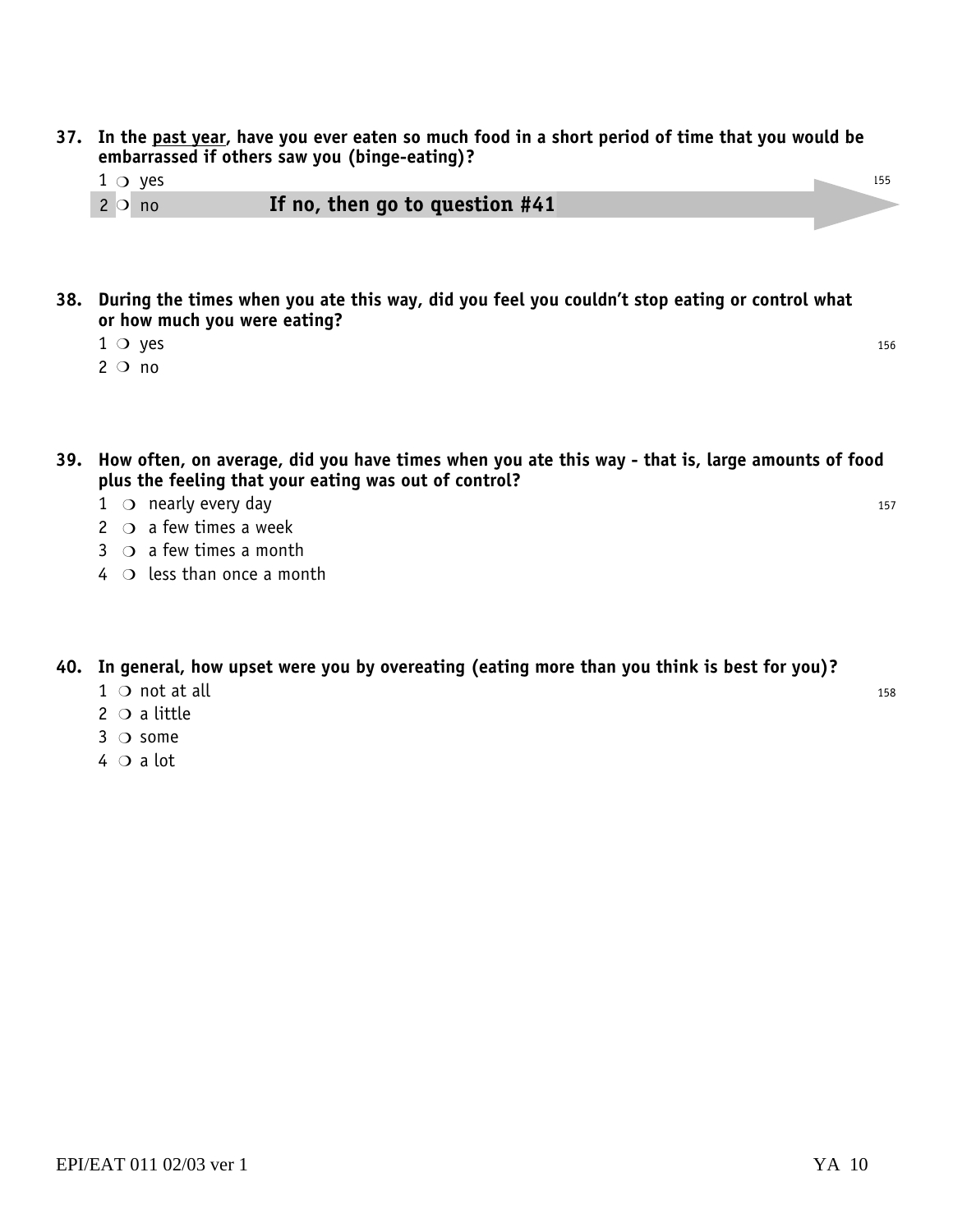#### **41. How important is it to you that your food is:**

|    |                          | Not at all | A little    | <b>Somewhat</b> | Very important |     |
|----|--------------------------|------------|-------------|-----------------|----------------|-----|
| a. | organic                  | $1$ ( )    | 2O          | $3$ (           | $4\circ$       | 159 |
| b. | not processed            | 1 ( )      | $2^{\circ}$ | $3$ (           | 4 Q            |     |
| c. | locally grown            | $1$ ( )    | $2^{\circ}$ | $3$ (           | $4^{\circ}$    |     |
| d. | not genetically modified | 1 ( )      | $2^{\circ}$ | 3 O             | 4 ( )          | 162 |

#### **42. Have you ever been a vegetarian?**

 $1 \circ$  no  $163$  $1 \circ n$ 

 $2 \circ$  yes, but less than one month

 $3$   $\circ$  yes, for longer than one month

#### **43. Are you a vegetarian now?**

 $1$   $\circ$  yes  $2$  O no

#### 1f no, then go to question #47

#### **44. About how long have you been a vegetarian?**

- $1$   $\circ$  less than one month
- $2 \circ$  less than 1 year (but more than 1 month)
- $3$  O 1-2 years
- $4$  O 3-4 years
- $5 \circ 5$  years or more

#### **45. As a vegetarian, do you eat any of the following?**

|    |                                   | Yes | ΝO  |     |
|----|-----------------------------------|-----|-----|-----|
| a. | eggs                              |     | 2O  | 166 |
| b. | dairy food (such as milk, cheese) |     | 2O  |     |
| c. | chicken                           |     | 2O  |     |
| d. | fish                              |     | 2() | 169 |

#### **46. What are your main reason(s) for eating a vegetarian diet?** (Mark all that apply.)

- $1 \circ$  to lose weight or keep from gaining weight
- $2$   $\circ$  want a healthier diet
- $3$   $\circ$  to help the environment
- $4\circ$  religious reasons
- $5 \circ$  do not want to kill animals
- $6$   $\circ$  a family member is a vegetarian
- $7 \circ I$  don't like the taste of meat
- $8 \circ$  other (please specify) \_\_\_\_\_\_\_\_\_\_\_\_\_\_

170

164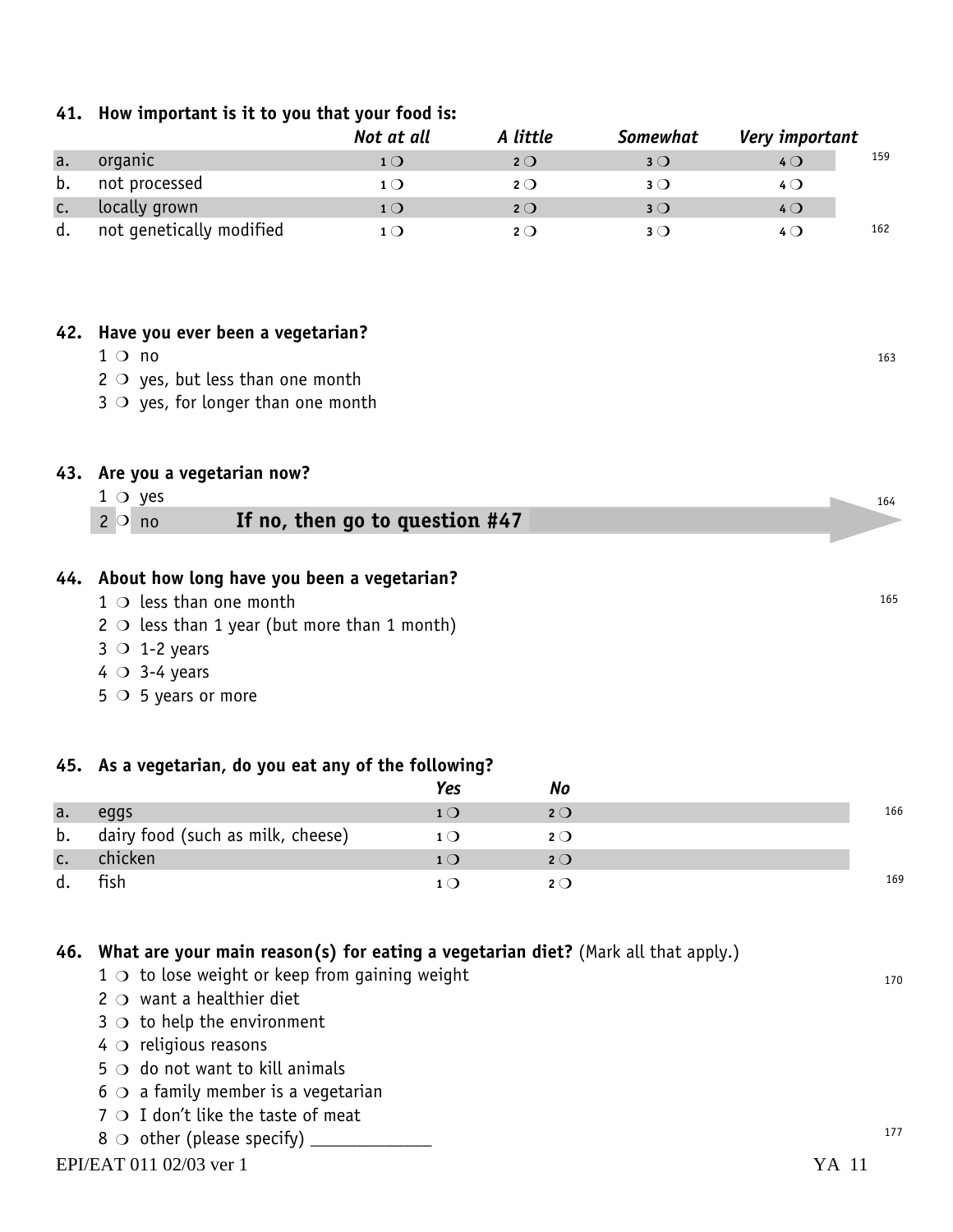## FAMILY & FRIENDS may affect your eating habits, so we'd like to know more about them.

**Some questions in this section ask about your mother or your father. If you do not have a mother or father, it is okay to skip those questions.**

#### **47. My mother . . .**

|                |                                                  | Not at all     | A little    | Somewhat Very much |                |     |
|----------------|--------------------------------------------------|----------------|-------------|--------------------|----------------|-----|
| a.             | cares about eating healthy food                  | $1$ $\bigcirc$ | $2^{\circ}$ | $3$ $\bigcirc$     | $4$ $\bigcirc$ | 178 |
| b.             | cares about staying fit and exercising           | 1()            | $2^{\circ}$ | $3$ $\bigcirc$     | $4\Omega$      |     |
| $\mathsf{C}$ . | diets to lose weight or keep from gaining weight | 1 <sub>O</sub> | $2^{\circ}$ | $3$ $\bigcirc$     | $4\circ$       |     |
| d.             | encourages me to eat healthy foods               | 1 ( )          | $2^{\circ}$ | $3$ $\bigcirc$     | $4\Omega$      |     |
| e.             | encourages me to be physically active            | $1\Omega$      | $2^{\circ}$ | $3$ $\bigcirc$     | $4$ $\bigcirc$ |     |
|                | encourages me to diet to control my weight       |                | 2()         | 3()                | 40             | 183 |

#### **48. My father . . .**

|             |                                                  | Not at all     | A little    | Somewhat Very much |                |     |
|-------------|--------------------------------------------------|----------------|-------------|--------------------|----------------|-----|
| a.          | cares about eating healthy food                  | $1$ $\bigcirc$ | $2^{\circ}$ | $3$ $\bigcirc$     | $4$ $\bigcirc$ | 184 |
| b.          | cares about staying fit and exercising           | 1()            | $2^{\circ}$ | $3$ $\bigcirc$     | $4\circ$       |     |
| $c_{\cdot}$ | diets to lose weight or keep from gaining weight | $1\Omega$      | $2^{\circ}$ | $3$ $\bigcirc$     | $4$ $\bigcirc$ |     |
| d.          | encourages me to eat healthy foods               | $1$ $\bigcirc$ | $2^{\circ}$ | $3$ $\bigcirc$     | $4\circ$       |     |
| e.          | encourages me to be physically active            | $1$ $\bigcirc$ | $2^{\circ}$ | $3$ $\bigcirc$     | $4$ $\bigcirc$ |     |
| f.          | encourages me to diet to control my weight       | $1$ $\bigcirc$ | $2^{\circ}$ | 3()                | $4\Omega$      | 189 |

#### **49. How much do you feel you can talk to your mother about your problems?**  $1 \circ$  not at all 2  $\circ$  a little  $3$  O somewhat  $4\circ$  quite a bit  $5^\circ$  very much **50. How much do you feel you can talk to your father about your problems?**  $1$   $\circ$  not at all 2  $\circ$  a little  $3$   $\circ$  somewhat  $4\circ$  quite a bit  $5$   $\circ$  very much **51. How much do you feel your mother cares about you?**  $1$   $\circ$  not at all  $2 \circ a$  little  $3$  O somewhat  $4$  O quite a bit **52. How much do you feel your father cares about you?**  $1$   $\circ$  not at all  $2 \circ a$  little  $3$  O somewhat  $4$   $\circ$  quite a bit 100 191 192 193

 $5$   $\circ$  very much

 $5$  O very much

EPI/EAT 011 02/03 ver 1 YA 12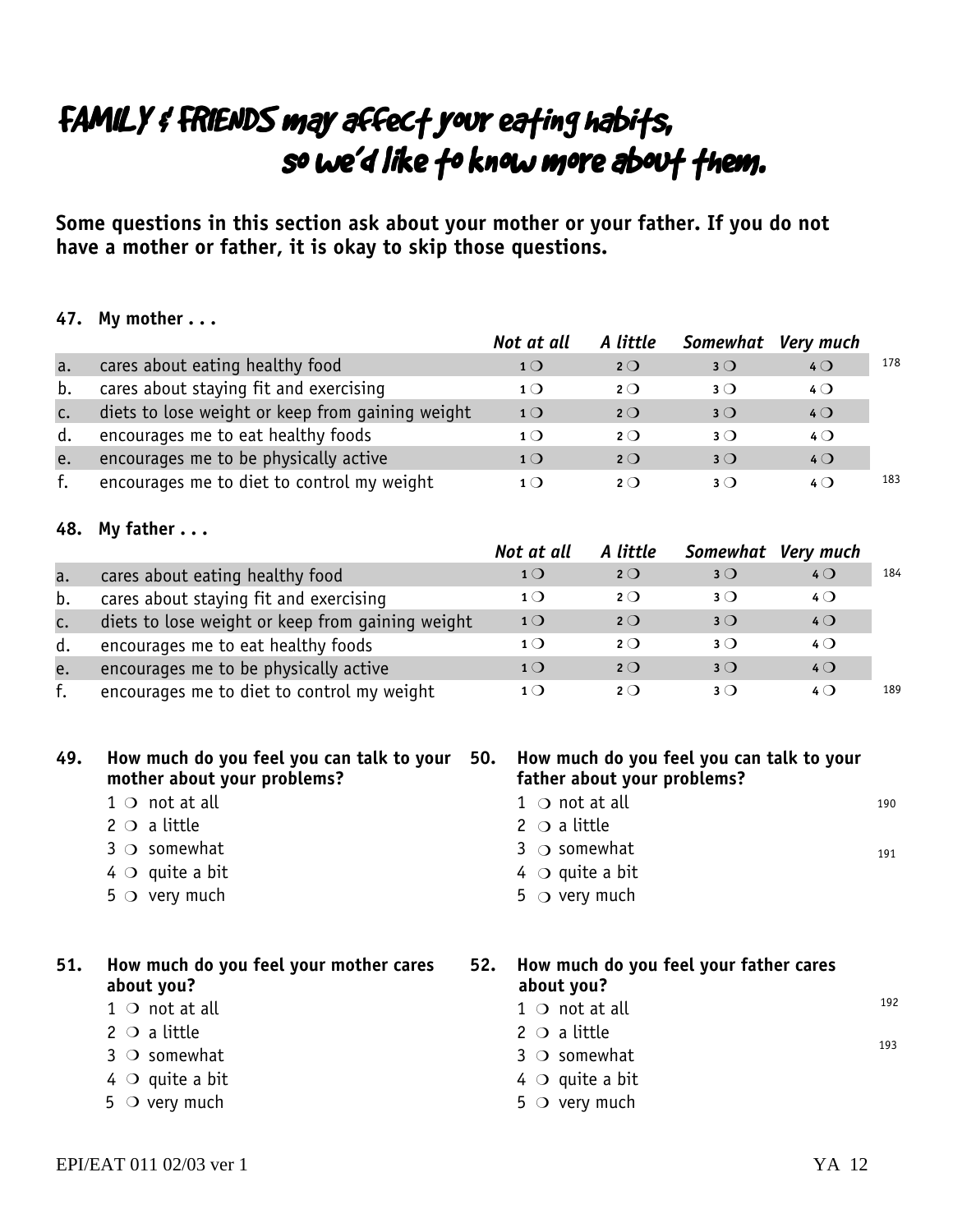#### **53. Many of my friends . . .**

|    |                                                    |                |             |             |       | Not at all A little Somewhat Very much I don't know |     |
|----|----------------------------------------------------|----------------|-------------|-------------|-------|-----------------------------------------------------|-----|
| a. | care about eating healthy food                     | 1()            | $2^{\circ}$ | 3()         | 4 ( ) | $5^{\circ}$                                         | 194 |
| b. | care about staying fit and exercising              | 1 <sub>O</sub> | 2()         | 3()         |       | 5 ( <b>)</b>                                        |     |
| c. | diet to lose weight or keep from<br>gaining weight | 1()            | $2^{\circ}$ | $3^{\circ}$ | 4()   | $5^{\circ}$                                         | 196 |

#### **54. My significant other (e.g., boyfriend/girlfriend, spouse, partner) . . .**

|    |                                                     | Not<br>applicable | Not at all A little |                | Somewhat Very much |             |     |
|----|-----------------------------------------------------|-------------------|---------------------|----------------|--------------------|-------------|-----|
| a. | cares about eating healthy food                     | 1 <sub>O</sub>    | 2()                 | $3$ $\bigcirc$ | 4()                | $5^{\circ}$ | 197 |
| b. | cares about staying fit and exercising              | $1^{\circ}$       | 2O                  | $3$ (          | 4 ( )              | $5^{\circ}$ |     |
|    | diets to lose weight or keep from<br>gaining weight | $1$ $\bigcirc$    | $2^{\circ}$         | $3$ $\bigcirc$ | 4()                | $5^{\circ}$ | 199 |

#### **55. Do you have one or more close friends who you can talk to about your problems?**

- $1$  O yes, always
- $2 \circ$  yes, sometimes
- $3$  O no

#### **56. How strongly do you agree with the following statements?**

|    |                                                       | <b>Strongly</b><br>disagree | Somewhat<br>disagree | Somewhat<br>agree | <b>Strongly</b><br>agree |     |
|----|-------------------------------------------------------|-----------------------------|----------------------|-------------------|--------------------------|-----|
| a. | It is hard to find time to sit down and eat a<br>meal | $1\Omega$                   | $2^{\circ}$          | $3$ $\bigcirc$    | $4\Omega$                | 201 |
| b. | I tend to "eat on the run"                            | $1$ $\bigcirc$              | 2()                  | $3$ $\bigcirc$    | $4\Omega$                |     |
| c. | Regular meals are important to me                     | 1 <sub>O</sub>              | $2^{\circ}$          | $3$ $\bigcirc$    | $4$ $\bigcirc$           |     |
| d. | I eat meals at about the same time every day          | 1()                         | $2^{\circ}$          | 3()               | $4\Omega$                | 204 |

#### **57. How strongly do you agree with the following statements?**

|    |                                                                                                         | <b>Strongly</b><br>disagree | Somewhat<br>disagree | <b>Somewhat</b><br>agree | <b>Strongly</b><br>agree |     |
|----|---------------------------------------------------------------------------------------------------------|-----------------------------|----------------------|--------------------------|--------------------------|-----|
| a. | I enjoy sitting down with family or friends<br>and eating a meal together                               | $1\Omega$                   | $2^{\circ}$          | $3$ (                    | $4\circ$                 | 205 |
| b. | It is important to sit down and eat at least<br>one meal a day with other people (family or<br>friends) | $1$ $\bigcirc$              | 2()                  | 3()                      | 4 Q                      |     |
|    | I usually eat dinner with other people                                                                  | 1()                         | 2()                  | $3$ (                    | $4\Omega$                | 207 |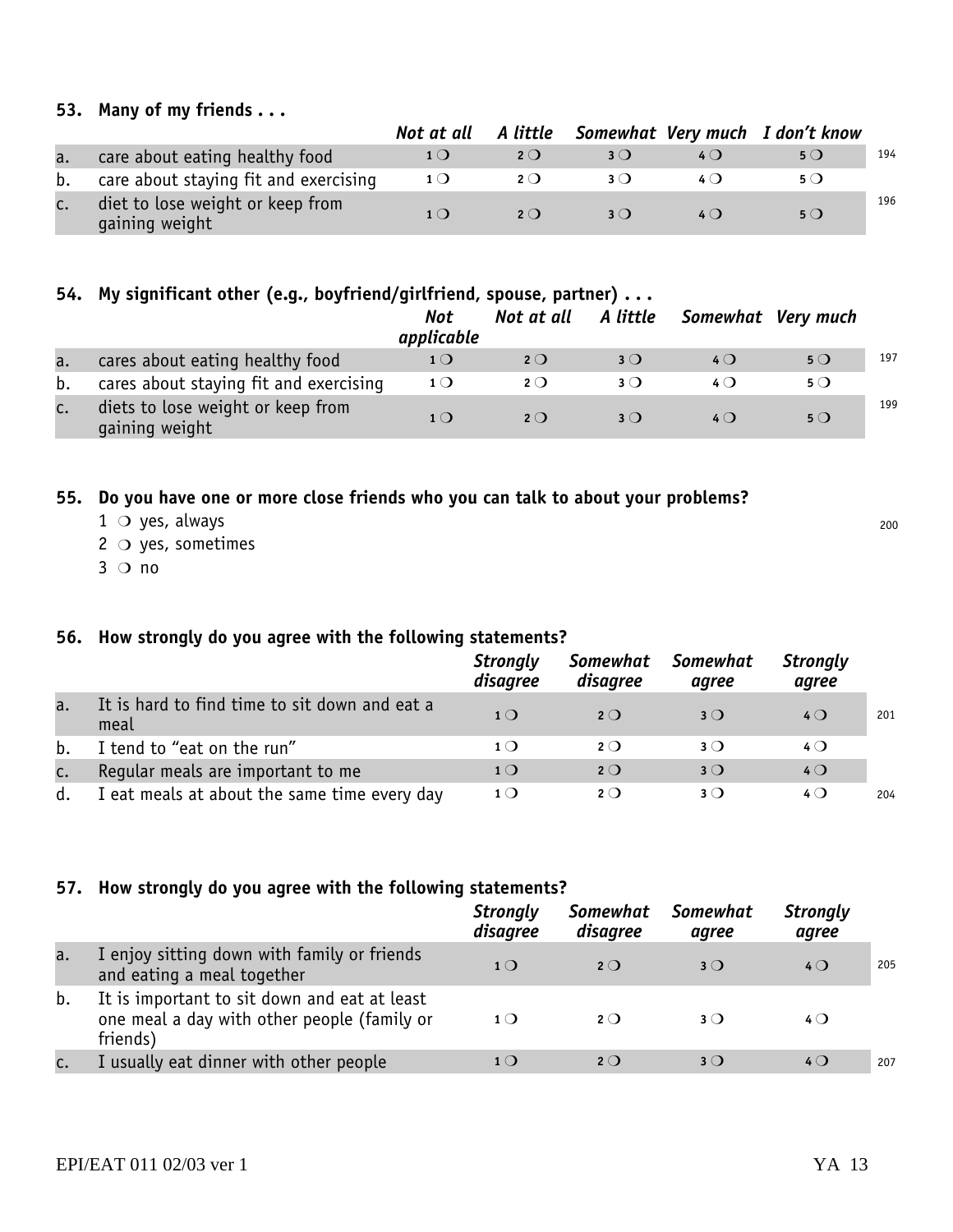## We'd like fo know more about your HEALTH & WEIGHT

| 58.                                                            | How would you describe your health?<br>$1$ $\circ$ poor<br>$2$ O fair<br>$3$ O good<br>$4$ $\circ$ excellent |                |             |                |                |             | 208 |
|----------------------------------------------------------------|--------------------------------------------------------------------------------------------------------------|----------------|-------------|----------------|----------------|-------------|-----|
|                                                                | 59. How tall are you?                                                                                        | feet           |             | inches         |                |             | 209 |
|                                                                | 60. How much do you weigh?                                                                                   |                |             | pounds         |                |             | 212 |
| 61. At what weight do you think you would look best?<br>pounds |                                                                                                              |                |             |                |                |             | 215 |
|                                                                | 62. How satisfied are you with your:<br>Very dissatisfied                                                    |                |             | Very satisfied |                |             |     |
| a.                                                             | height                                                                                                       | 1 <sub>O</sub> | $2^{\circ}$ | $3^{\circ}$    | 40             | 5O          | 218 |
| b.                                                             | weight                                                                                                       | 1 <sub>O</sub> | $2^{\circ}$ | $3^{\circ}$    | $4^{\circ}$    | $5^{\circ}$ |     |
| c.                                                             | body shape                                                                                                   | 10             | $2^{\circ}$ | 3O             | 40             | 50          |     |
| d.                                                             | waist                                                                                                        | $1^{\circ}$    | $2^{\circ}$ | $3^{\circ}$    | $4^{\circ}$    | $5^{\circ}$ |     |
| e.                                                             | hips                                                                                                         | 1 <sub>O</sub> | $2^{\circ}$ | 3O             | 40             | 50          |     |
| f.                                                             | thighs                                                                                                       | 1 <sub>O</sub> | $2^{\circ}$ | $3^{\circ}$    | $4^{\circ}$    | $5^{\circ}$ |     |
| g.                                                             | stomach                                                                                                      | 1 <sub>O</sub> | $2^{\circ}$ | $3^{\circ}$    | $4$ $\bigcirc$ | 50          |     |
| h.                                                             | face                                                                                                         | 1 <sub>O</sub> | $2^{\circ}$ | $3^{\circ}$    | $4^{\circ}$    | 5O          |     |
| i.                                                             | body build                                                                                                   | 1 <sub>O</sub> | $2^{\circ}$ | $3^{\circ}$    | 40             | 50          |     |
| j.                                                             | shoulders                                                                                                    | 1 <sub>O</sub> | $2^{\circ}$ | $3^{\circ}$    | $4^{\circ}$    | $5^{\circ}$ | 227 |

#### **63. During the past six months, how important has your weight or shape been in how you feel about yourself?**

- $1$   $\circ$  Weight and shape were not very important
- $2$   $\circ$  Weight and shape played a part in how I felt about myself
- $3\circ$  Weight and shape were among the main things that affected how I felt about myself
- $4\;\circ$  Weight and shape were the most important things that affected how I felt about myself

#### **64. At this time, do you feel that you are:**

- $1$   $\circ$  very underweight
- $2$   $\circ$  somewhat underweight
- $3$   $\circ$  about the right weight
- $4$   $\circ$  somewhat overweight
- $5$   $\circ$  very overweight

#### **65. Do you have a physical or health condition that makes it hard for you to do some things other people your age do? (like concentrating in school or at work, doing sports, or eating like other people)**

- $1$  O yes
- $2^{\circ}$  no

228

229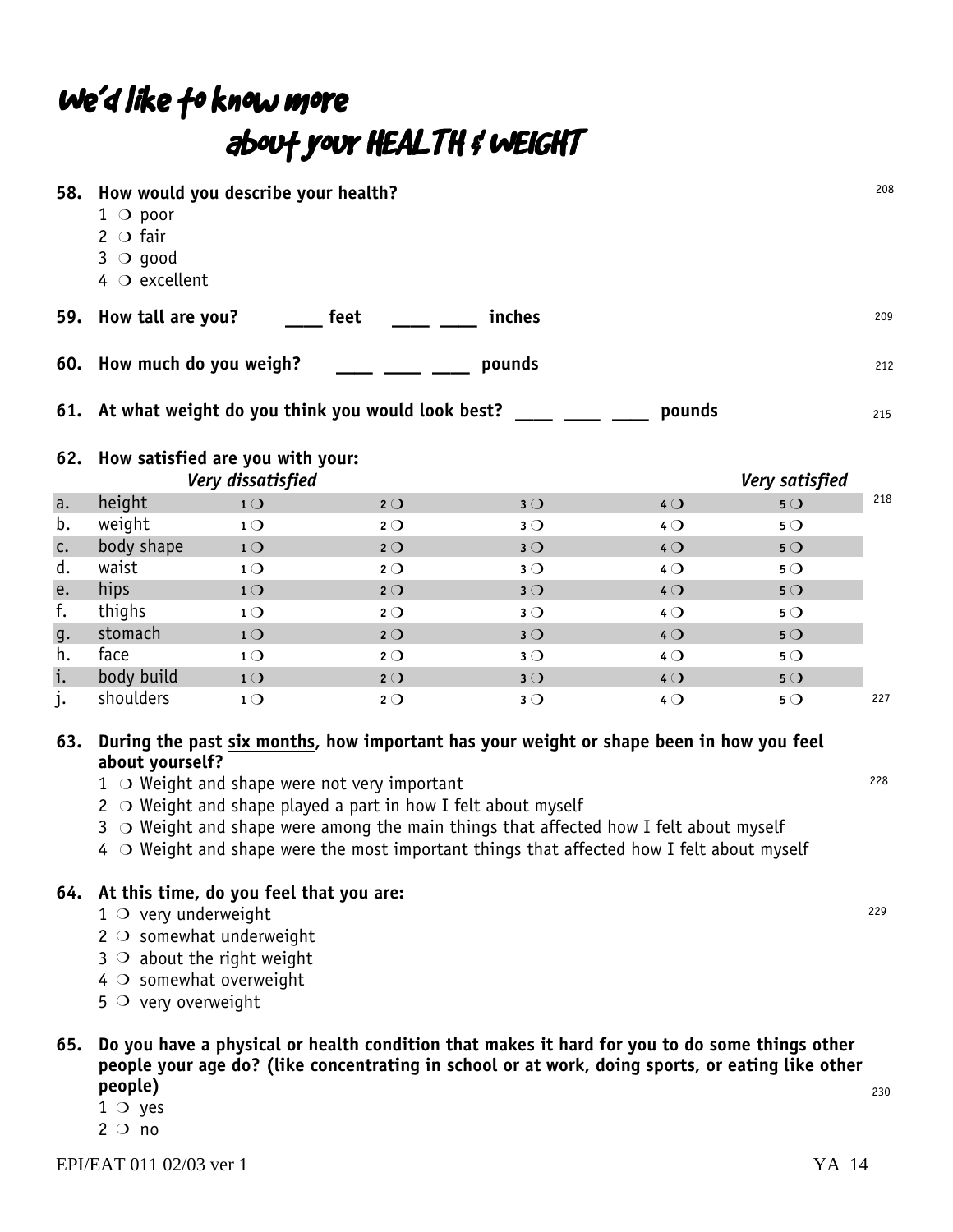## What kinds of SPORTS do you participate in? What else do you do in your FREE TIME?

**In a usual week, how many hours do you spend doing the following activities:**

- **Examples: Biking fast, aerobic dancing, running, jogging, swimming laps, rollerblading, skating, lacrosse, tennis, cross-country skiing, soccer, basketball, football**  $1$   $\circ$  none 2  $\circ$  less than  $\frac{1}{2}$  hour a week  $3 \bigcirc$   $\frac{1}{2}$  - 2 hours a week 4  $\bigcirc$  2<sub>1</sub>/<sub>2</sub> - 4 hours a week  $5 \supset 4_1/2 - 6$  hours a week  $6$   $\circ$  6+ hours a week **67. Moderate exercise (not exhausting) Examples: Walking quickly, baseball, gymnastics, easy bicycling, volleyball, skiing, dancing, skateboarding, snowboarding**
	- $1$   $\circ$  none
	- 2  $\circ$  less than  $1/2$  hour a week

**66. Strenuous exercise (heart beats rapidly)**

- $3 \bigcirc$  1/2 2 hours a week
- $4 \bigcirc 2_{1/2}$  4 hours a week
- $5 \bigcirc 4_{1/2}$  6 hours a week
- $6$   $\circ$  6+ hours a week
- **68. Mild exercise (little effort) Examples: Walking slowly (to school, to friend's house, etc.), bowling, golf, fishing, snowmobiling, yoga**
	- $1$  O none
	- 2  $\circ$  less than  $1/2$  hour a week
	- $3$   $\bigcirc$   $\frac{1}{2}$  2 hours a week
	- $4 \bigcirc 2_{1/2}$  4 hours a week
	- $5 \circ 4_{1/2}$  6 hours a week
	- $6$   $\circ$  6+ hours a week

#### **69. Are you in a sport or activity where it's important to stay a certain weight (wrestling, gymnastics, ballet, etc.)?**

- $1$   $\bigcirc$  yes
- $2^{\circ}$  no

231

232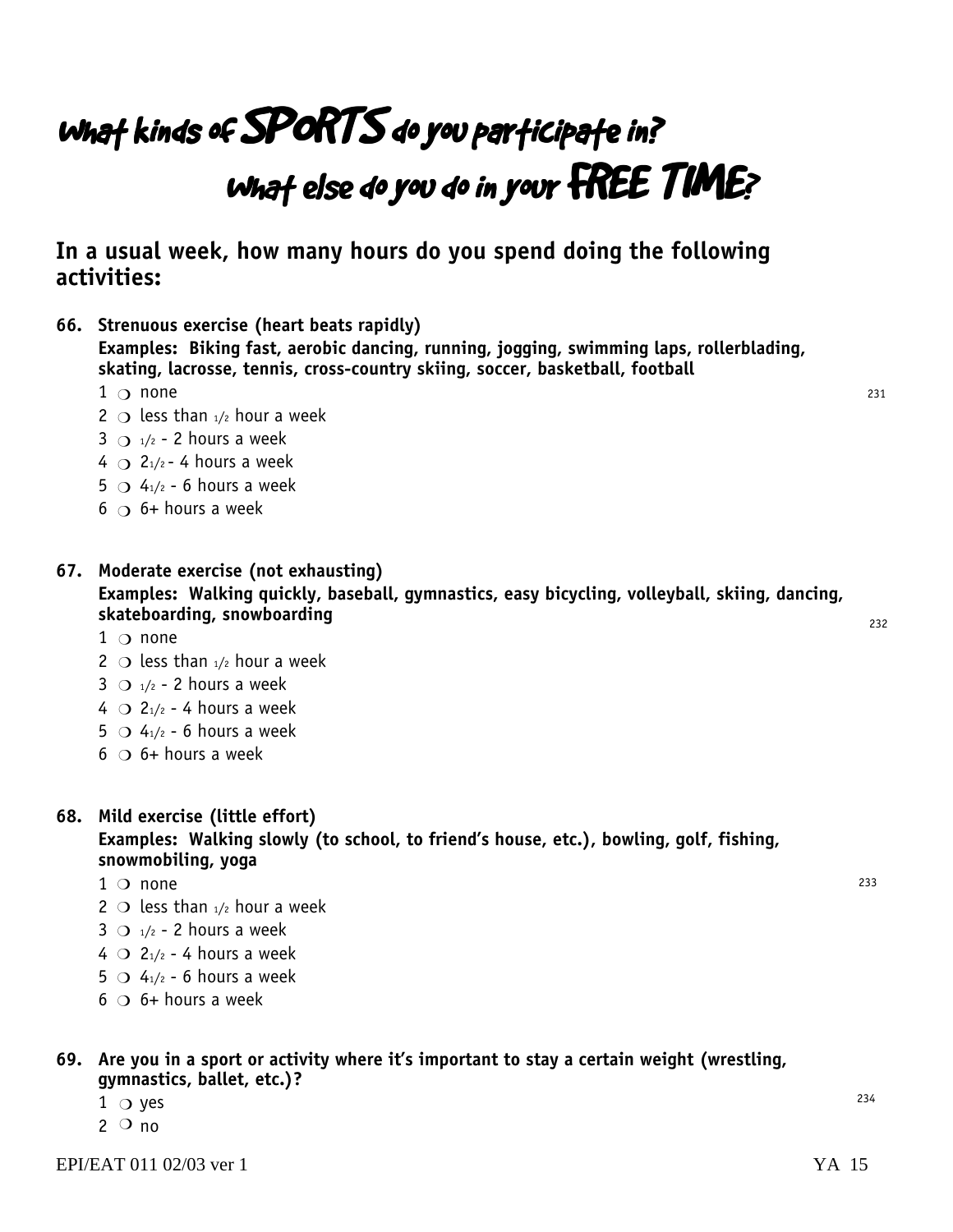|               | 70. In your free time on an average weekday (Monday-Friday), how many hours do you spend                                                                                    | 0 hr            | $1/2$ hr    | 1 hr                                                                                                                                               | 2 hr            | 3 hr                                       | 4 <sub>hr</sub> | $5+hr$      |            |
|---------------|-----------------------------------------------------------------------------------------------------------------------------------------------------------------------------|-----------------|-------------|----------------------------------------------------------------------------------------------------------------------------------------------------|-----------------|--------------------------------------------|-----------------|-------------|------------|
| a.            | watching TV & videos                                                                                                                                                        | 1 <sub>O</sub>  | $2^{\circ}$ | 3 <sub>O</sub>                                                                                                                                     | 40              | 50                                         | $6\circ$        | 7Q          | 235        |
| b.            | reading & doing homework                                                                                                                                                    | 1 <sub>O</sub>  | $2^{\circ}$ | $3^{\circ}$                                                                                                                                        | $4\Omega$       | $5^{\circ}$                                | $6\circ$        | $7^{\circ}$ |            |
| c.            | using a computer (not for homework)                                                                                                                                         | 1 <sub>O</sub>  | 2O          | $3^{\circ}$                                                                                                                                        | 40              | $5^{\circ}$                                | 60              | $7^{\circ}$ | 237        |
|               | 71. On an average weekend day (Saturday or Sunday), how many hours do you spend                                                                                             | 0 <sub>hr</sub> | $1/2$ hr    | 1 <sub>hr</sub>                                                                                                                                    | 2 <sub>hr</sub> | 3 <sub>hr</sub>                            | 4 hr            | $5+hr$      |            |
| a.            | watching TV & videos                                                                                                                                                        | 1 <sub>O</sub>  | $2^{\circ}$ | $3^{\circ}$                                                                                                                                        | 40              | $5^{\circ}$                                | 60              | $7^{\circ}$ | 238        |
| b.            | reading & doing homework                                                                                                                                                    | 1 <sub>O</sub>  | $2^{\circ}$ | $3^{\circ}$                                                                                                                                        | $4$ $\bigcirc$  | $5^{\circ}$                                | $6\circ$        | 70          |            |
| $C_{\bullet}$ | using a computer (not for homework)                                                                                                                                         | 10              | $2^{\circ}$ | $3^{\circ}$                                                                                                                                        | 40              | $5^{\circ}$                                | 60              | 7Q          | 240        |
| 72.           | How often do you read magazine articles in<br>which dieting or weight loss are discussed?<br>$1 \circ$ never<br>$2 \circ$ hardly ever<br>$3 \circ$ sometimes<br>$4$ O often |                 | 73.         | you sleep?<br>$1 \circ$ yes<br>$2 \circ n$                                                                                                         |                 | Do you have a television in the room where |                 |             | 241<br>242 |
|               | 74. How often do you watch television while<br>eating meals?<br>$1 \circ d$ always<br>$2 \circ$ usually<br>$3 \circ$ sometimes<br>$4 \circ$ rarely<br>$5$ $\circ$ never     |                 |             | 75. How often do you snack while watching TV?<br>$1 \circ$ always<br>$2 \circ$ usually<br>$3$ $\circ$ sometimes<br>$4 \circ$ rarely<br>$5$ O never |                 |                                            |                 |             | 243<br>244 |

#### **76. How much do you agree or disagree with the following?**

|    |                                                                         | <b>Strongly</b><br>disagree | <b>Somewhat</b><br>disagree | <b>Somewhat</b><br>agree | <b>Strongly</b><br>agree |     |
|----|-------------------------------------------------------------------------|-----------------------------|-----------------------------|--------------------------|--------------------------|-----|
| a. | I compare my body to the bodies of<br>TV and movie stars                | $1\bigcirc$                 | $2^{\circ}$                 | $3^{\circ}$              | $4$ $\bigcirc$           | 245 |
| b. | I compare my body to the bodies of<br>people who appear in magazines    | $1\Omega$                   | $2^{\circ}$                 | 3()                      | $4$ $\bigcirc$           |     |
| c. | I would like my body to look like the<br>people who are on TV           | $1\bigcap$                  | 2O                          | $3^{\circ}$              | $4\Omega$                |     |
| d. | I would like my body to look like the<br>models who appear in magazines | $1$ $\bigcirc$              | $2^{\circ}$                 | $3$ (                    | $4$ $\Omega$             | 248 |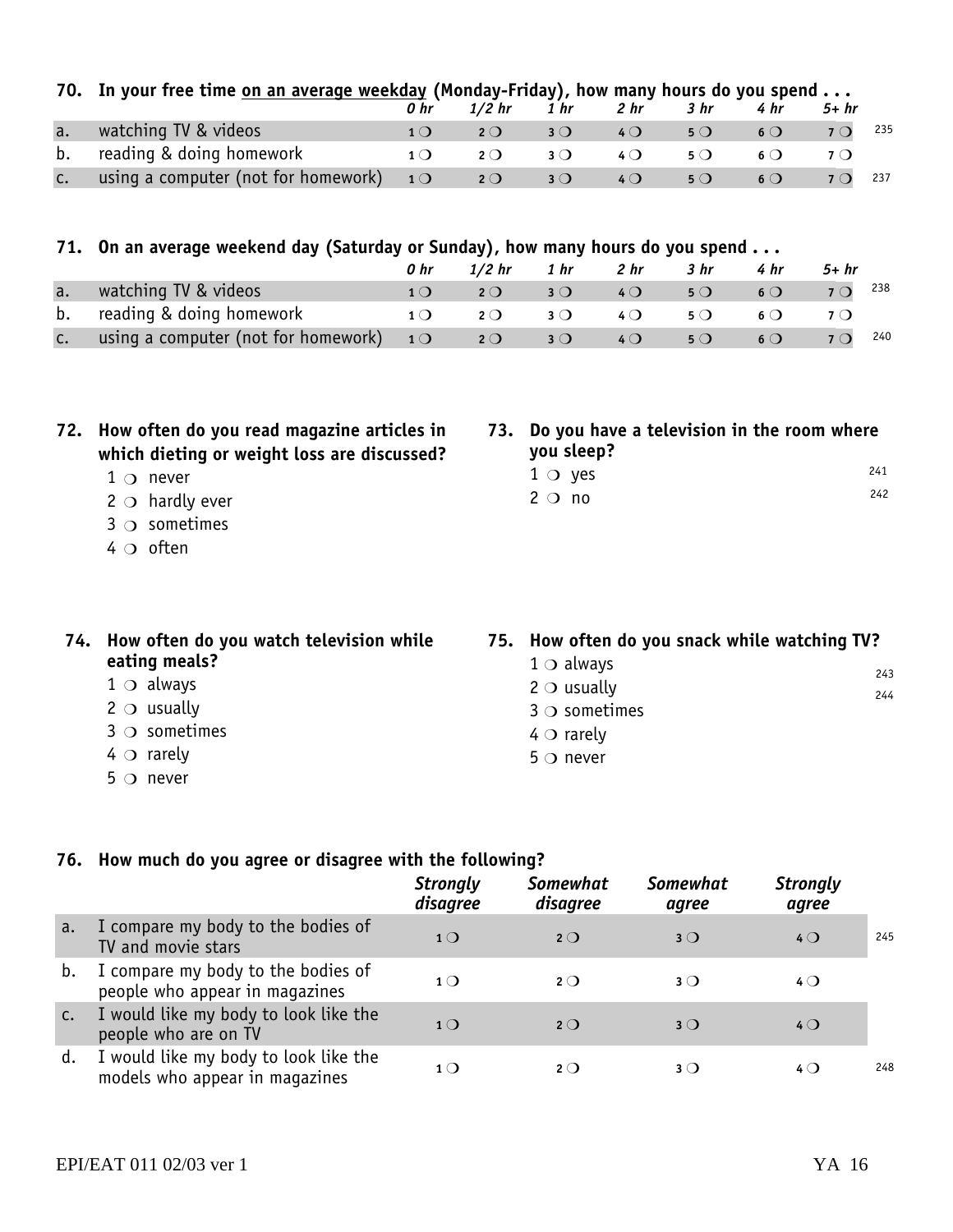## SOMETIMES, other THINGS GOING ON IN YOUR LIFE can affect the way you eat.

Remember, your responses will be kept CONFIDENTIAL, so please answer as honestly as possible.

#### **77. Have you experienced any of the following in the past 12 months?** (Mark all that apply.)

| $10$ being diagnosed as having a serious physical<br>illness         | $7$ being diagnosed as having a mental illness           | 249 |
|----------------------------------------------------------------------|----------------------------------------------------------|-----|
| $2$ $\circ$ serious physical illness of someone very close to<br>you | $\mathbf{s} \bigcirc$ death of someone very close to you |     |
| $\mathbf{s} \bigcirc$ termination of a long personal relationship    | $\circ$ your parents filing for divorce or<br>separation |     |
| $4$ O a serious automobile accident                                  | 10 $\bigcirc$ excessive credit card debt                 |     |
| $\overline{\phantom{a}}$ 5 $\overline{\phantom{a}}$ being arrested   | 11 $\bigcirc$ being fired or laid off from a job         |     |
| $\circ$ of failing a class                                           | 12 $\bigcirc$ none of these have happened to me          | 263 |

#### **78. During the past 12 months, how often have you been bothered or troubled by...**

|    |                                                 | Not at all | Somewhat | Very much |     |
|----|-------------------------------------------------|------------|----------|-----------|-----|
| a. | feeling too tired to do things                  |            |          |           | 264 |
| b. | having trouble going to sleep or staying asleep |            |          |           |     |
| c. | feeling unhappy, sad, or depressed              |            |          |           |     |
| d. | feeling hopeless about the future               |            |          |           |     |
| e. | feeling nervous or tense                        |            |          |           |     |
| f. | worrying too much about things                  |            |          |           |     |
| g. | changes in your appetite                        |            |          |           | 270 |

#### **79. Have you ever thought about killing yourself?**

- $1$   $\circ$  yes, during the past year  $2 \circ$  yes, more than a year ago
	- $3$  O no

#### **80. Have you ever tried to kill yourself?**

- $1$   $\circ$  yes, during the past year
- $2 \circ$  yes, more than a year ago
- $3$  O no

272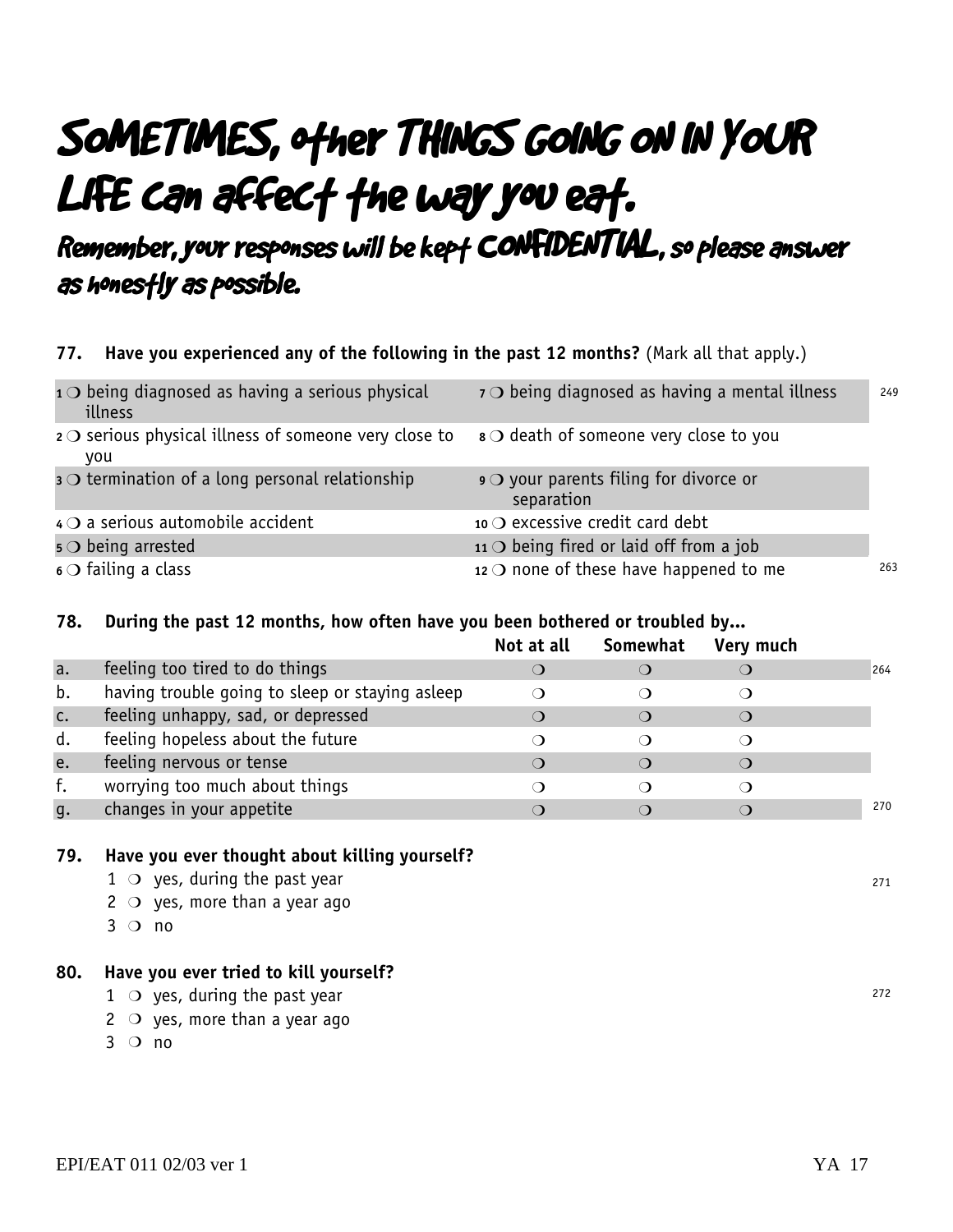|  | 81. How often do any of the following things happen? |  |  |  |  |  |
|--|------------------------------------------------------|--|--|--|--|--|
|--|------------------------------------------------------|--|--|--|--|--|

|    |                                                        | <b>Never</b>   | Less than<br>once a<br>year | A few<br>times a<br>year | A few<br>times a<br>month | At least<br>once a<br>week |     |
|----|--------------------------------------------------------|----------------|-----------------------------|--------------------------|---------------------------|----------------------------|-----|
| a. | You are treated with less respect than<br>other people | 1 <sup>O</sup> | $2^{\circ}$                 | $3^{\circ}$              | $4$ $\bigcirc$            | $5^{\circ}$                | 273 |
| b. | People act as if they're better than<br>you are        | 1 <sub>O</sub> | $2^{\circ}$                 | $3^{\circ}$              | $4$ $\bigcirc$            | $5^{\circ}$                |     |
| c. | You are called names or insulted                       | 1 <sup>O</sup> | $2^{\circ}$                 | $3^{\circ}$              | $4$ $\bigcirc$            | $5^{\circ}$                |     |
| d. | You are teased about your appearance                   | $1^{\circ}$    | $2^{\circ}$                 | $3^{\circ}$              | $4$ $\bigcirc$            | $5^{\circ}$                |     |
| e. | You are teased about your weight                       | 1 <sup>O</sup> | $2^{\circ}$                 | $3^{\circ}$              | $4$ $\bigcirc$            | $5^{\circ}$                |     |
| f. | You have teased others about their<br>appearance       | $1^{\circ}$    | $2^{\circ}$                 | $3^{\circ}$              | $4$ $\bigcirc$            | $5^{\circ}$                |     |
| q. | You have teased others about their<br>weight           | 1 <sub>O</sub> | $2^{\circ}$                 | $3^{\circ}$              | $4$ $\bigcirc$            | $5^{\circ}$                | 279 |

#### **82. How often have you used the following during the past year (12 months)?**

|    |                                                                     | Never          | A few times  | Monthly        | Weekly       | Daily       |     |
|----|---------------------------------------------------------------------|----------------|--------------|----------------|--------------|-------------|-----|
| a. | cigarettes                                                          | 1 <sub>O</sub> | $2$ O        | $3^{\circ}$    | $4$ O        | $5^{\circ}$ | 280 |
| b. | beer, wine, hard liquors                                            | $1$ $\bigcirc$ | $2^{\circ}$  | $3$ $\bigcirc$ | 4 Q          | $5^{\circ}$ |     |
| C. | marijuana                                                           | 1 <sub>O</sub> | $2^{\circ}$  | $3^{\circ}$    | $4$ O        | $5^{\circ}$ |     |
| d. | drugs other than marijuana<br>(acid, cocaine, crack, ecstasy, etc.) | $1$ ()         | $2$ $\Omega$ | $3$ $\bigcirc$ | 4 ( <b>)</b> | 5 ( )       | 283 |

#### **83. How often have you used steroids in order to gain muscle during the past year (12 months)?**

- $1$  O never
- $2$   $\circ$  a few times
- $3$   $\circ$  monthly
- $4\circ$  weekly
- 5  $\circ$  daily

#### **84. Indicate how strongly you agree with the following statements.**

|               |                                                     | <b>Strongly</b><br>disagree | <b>Disagree</b> | Agree       | <b>Strongly</b><br>agree |
|---------------|-----------------------------------------------------|-----------------------------|-----------------|-------------|--------------------------|
| a.            | On the whole, I am satisfied with myself            | 1 <sub>O</sub>              | $2^{\circ}$     | $3^{\circ}$ | $4$ O 285                |
| b.            | I feel that I have a number of good qualities       | $1$ $\bigcirc$              | $2^{\circ}$     | $3^{\circ}$ | $4$ $\bigcirc$           |
| $C_{\bullet}$ | At times I think I am no good at all                | 1 <sub>O</sub>              | $2^{\circ}$     | $3^{\circ}$ | 40                       |
| d.            | I am able to do things as well as most other people | $1^{\circ}$                 | $2^{\circ}$     | $3^{\circ}$ | $4$ $\bigcirc$           |
| e.            | I wish I could have more respect for myself         | 1 <sup>O</sup>              | $2^{\circ}$     | $3^{\circ}$ | $4$ O                    |
| f.            | I certainly feel useless at times                   | 1()                         | $2^{\circ}$     | $3^{\circ}$ | 290<br>$4$ $\Omega$      |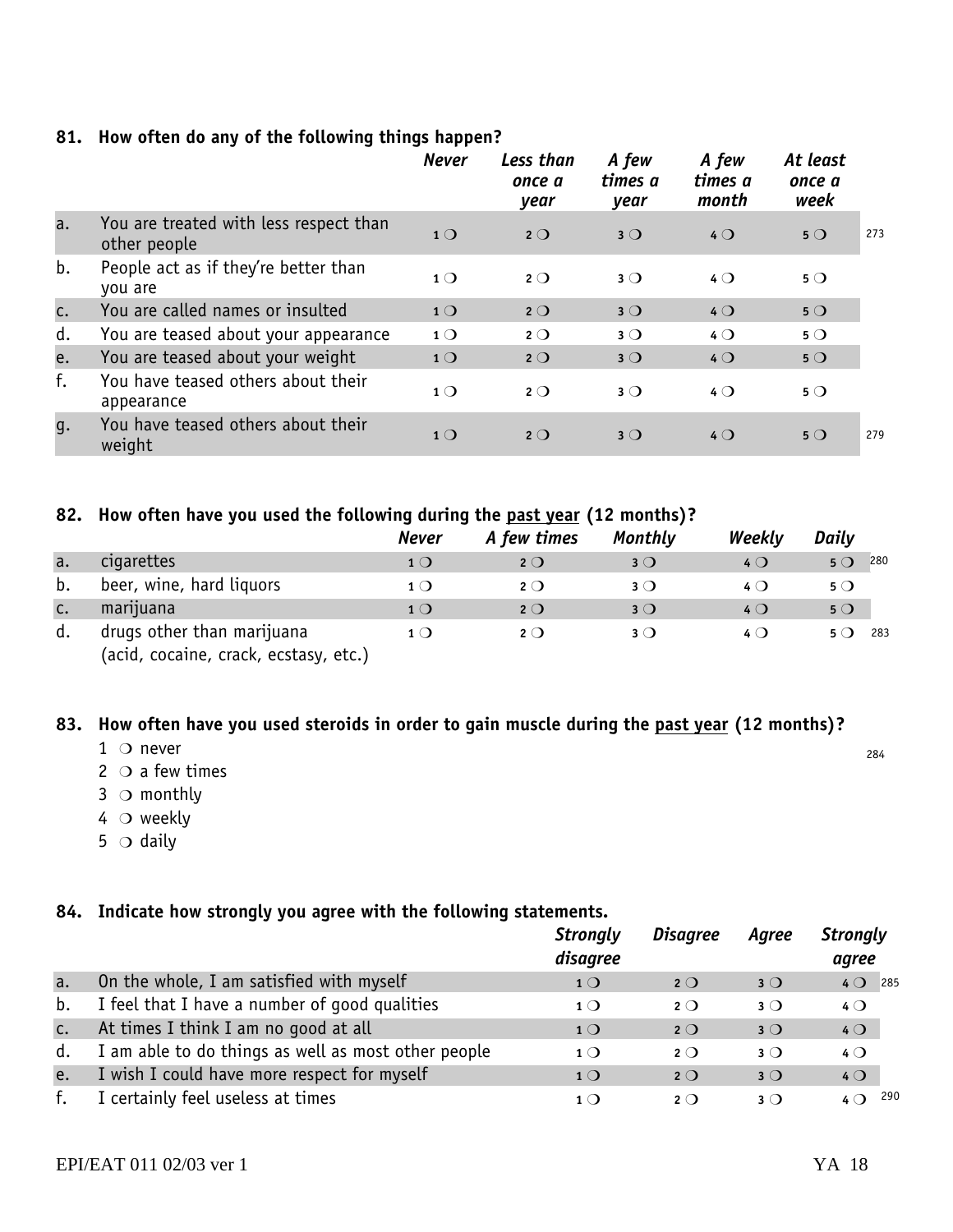#### $1 \circ$  attracted to opposite gender 2  $\circ$  attracted to same gender  $3 \circ$  attracted to both genders 4  $\odot$  questioning **86. Describe your most recent sexual partner** (select one).  $1 \circ$  not applicable—I am not sexually active  $2^{\circ}$  a stranger  $3$   $\circ$  a casual acquaintance  $4 \circ a$  close but not exclusive partner  $5 \circ$  an exclusive dating partner  $6$   $\bigcirc$  fiancé, spouse, or spousal equivalent 7 other (please specify) \_\_\_\_\_\_\_\_\_\_\_\_\_\_\_\_\_\_\_\_ m **87. During the past 12 months, how many sexual partners have you had?** *None 1 2 3 4 or more* **1** female partners **1 2 2 3 3 4 0 5 2 3 4 0 5 0 5 0 4 0 5 0 4 0 5 0 5 0 4 0 5 0 4 0 5 0 4 0 5 0 4 0 5 0 4 0 5 0 4 0 4 0 4 2** male partners **10 20 30 40 50 88. The last time you had sexual intercourse, what method did you or your partner use to prevent pregnancy and/or sexually transmitted infections?** (Mark all that apply.)  $1$   $\bigcirc$  I have never had sexual intercourse  $2 \circ$  no method was used to prevent pregnancy or sexually transmitted infections  $3$   $\circ$  birth control pills  $4$   $\circ$  condoms  $5 \circ$  Depo-Provera (injectable birth control)  $6$  O withdrawal 7 other method \_\_\_\_\_\_\_\_\_\_\_\_\_\_\_\_\_ m  $8$  O not sure **89. Have you ever been hit, shoved, held down or had some other physical force used against you by someone you were dating?** (Mark all that apply.)  $1$   $\bigcirc$  no  $2 \circ$  yes, in the past year  $3 \circ$  yes, more than a year ago **90. In a dating relationship, have you ever been forced to touch your date sexually or have they forced some type of sexual behavior on you?** (Mark all that apply.)  $1$  O no  $2 \circ$  yes, in the past year  $3 \circ$  yes, more than a year ago 291 292 293 294 295 302 303 305 306 308

**85. Which of the following best describes your sexual orientation?**

Almost Finished